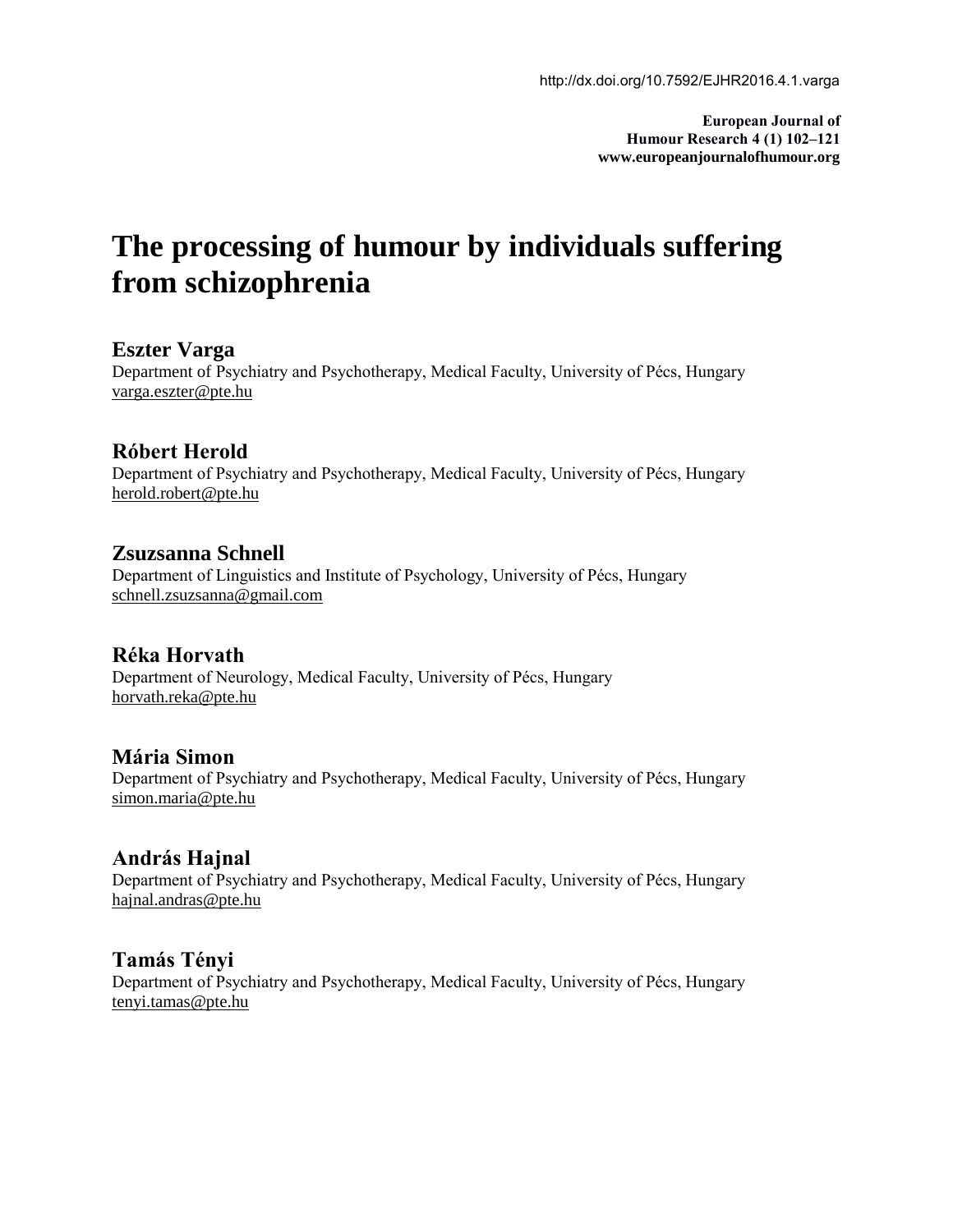#### Abstract

*Humour is an important component of social cognition. The last few years of cognitive research of schizophrenia provided a considerable amount of empirical evidence about social cognitive impairments in this serious neurodevelopmental disorder. The aim of this study is to investigate verbal humour comprehension and its cognitive background in a group of schizophrenic patients with normal intelligence. Results showed that patients were practically unable to understand verbal jokes, Gricean implicatures, and second-order Theory of Mind (ToM) tasks, when compared with healthy subjects. As the statistical analysis shows, verbal joke comprehension of patients living with schizophrenia significantly correlated with the comprehension of the linguistic incongruity of the Gricean implicatures and with verbal intelligence. On the other*  hand, smooth handling of verbal jokes did not significantly depend on the comprehension of *second-order ToM and did not correlate with the comprehension of the intended meaning of the speaker's utterance in the Gricean implicatures' tasks.*

*Keywords: schizophrenia, humour, Gricean implicatures, IQ, Theory of Mind*.

# **1. Introduction**

Schizophrenia is a long-term, and one of the most deteriorating mental disorders characterised by several cognitive impairments. Among these, social cognitive impairment is probably one of the most important, which has been widely detected in schizophrenia (Pinkham et al. 2014). The term social cognition refers to the ability of processing information within a social context, of understanding and interpreting the self, others, and the self in relation to others within the social environment. It refers to the ability to perceive, understand, and respond to the intentions, behaviours, and dispositions of others (Brothers 1990). It has been pointed out that social cognition is strongly linked to functional outcome in schizophrenia and it is also a viable treatment target (Pinkham et al. 2014).

Theory of Mind (ToM) is an important core component of social cognition. ToM (often referred to as the 'mentalizing' capacity) is defined as the ability to attribute mental states (such as beliefs, knowledge, intentions) to the self and others (Dennett 1989; Frith & Frith 1999; Woodruff & Premack 1978). There is now substantial evidence for ToM deficit in schizophrenia (Bora et al. 2009). While ToM deficit is most pronounced during relapses, inadequate higherorder ToM capacities, such as irony (Herold et al. 2002; Varga et al. 2013), are apparent during the remission phase as well (Drury et al. 1998; Inoue et al. 2006; Bora et al. 2008).

Recently, a number of studies have focused on the pragmatic competence of schizophrenic patients in several dimensions of non-literal language processing, such as metaphor (Langdon et al. 2002a; Langdon et al. 2002b; Brüne & Bodenstein 2005; Mo et al. 2008; Gavilán & García-Albea 2011; Champagne-Lavau & Stip 2010; Varga et al. 2014), irony (Langdon et al. 2002a; Langdon et al. 2002b; Herold et al 2002; Mo et al 2008; Gavilán & García-Albea 2011; Colle et al. 2013; Varga et al. 2013; Varga et al. 2014), conversational implicatures (Corcoran & Frith 1996; Abu-Akel 1999; Tényi et al. 2002; Mazza et al. 2008; Colle et al. 2013; Varga et al. 2014) and humour (Corcoran et al. 1997; Polimeni & Reiss 2006; Tsoi et al. 2008; Marjoram et al. 2005; Polimeni et al. 2010; Ivanova et al. 2014). The conversational implicatures are deliberate violations of the Gricean maxims (Grice 1968; Grice 1975), which are widely used in normal,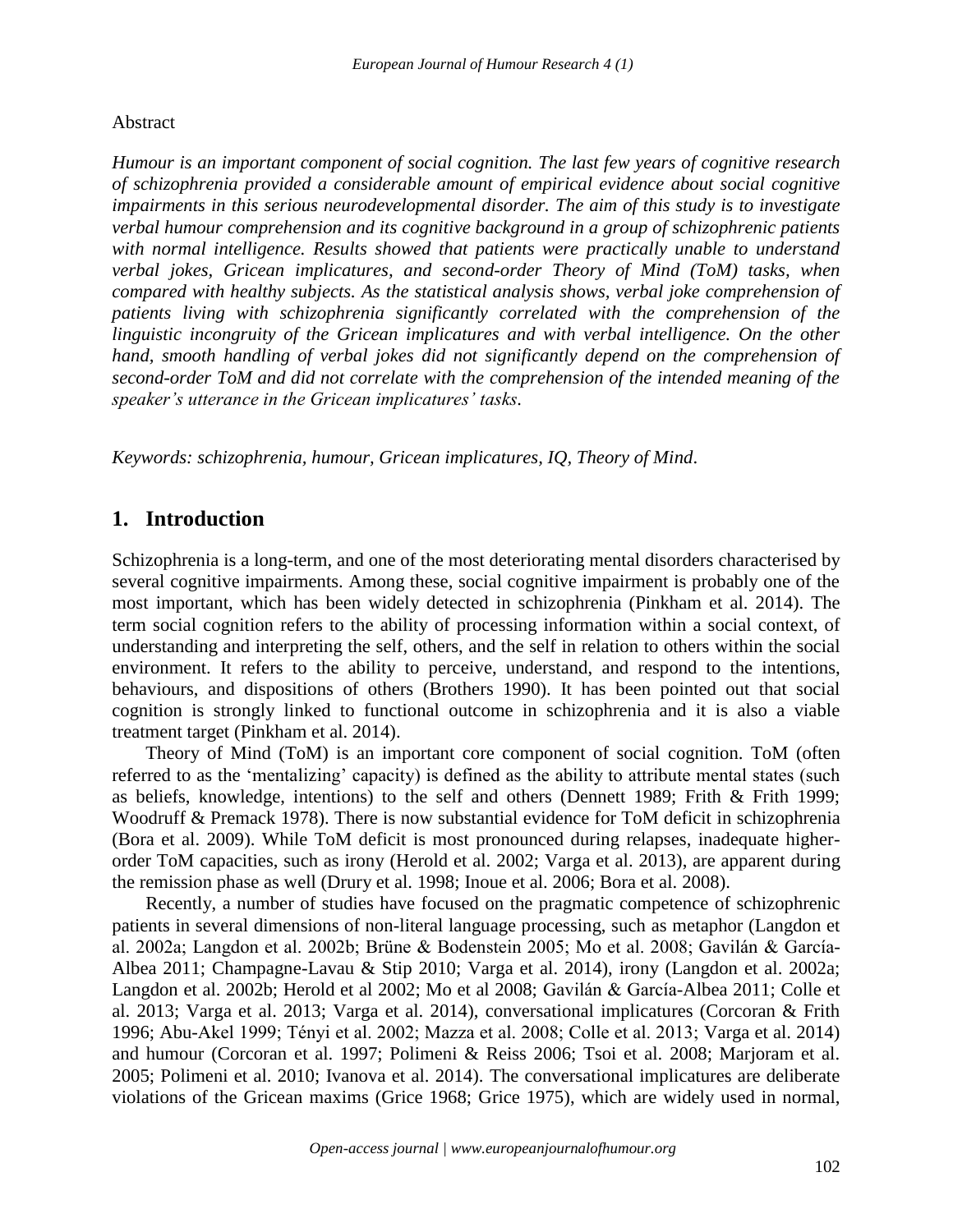everyday verbal interactions in order to point at a hidden, implicitly coded opinion by the speaker (for examples see the Appendix section). In an implicature, what the speaker says is distinct from what the speaker thereby means. Implicatures appear in four basic types according to the four categories of the violated maxims: quantity implicatures, quality implicatures, relation implicatures, and manner implicatures. The proper understanding of such implicatures requires the recognition of the maxim that was flouted, and also the grasping of the reason why it was flouted (such as recognising the speaker's thoughts and intentions, i.e. mental state, in a given situation).

Since non-literal and indirect utterances are widely used in everyday verbal communication, such deficits in the smooth handling of discourse phenomena can lead to social isolation (Champagne-Lavau & Stip 2010). According to Sperber and Wilson (Sperber & Wilson 1986; Sperber 2000), it is widely accepted that successful communication depends on the successful inference of beliefs and intentions of the speaker in conversation, and they also highlight the role of ToM ability in understanding utterances that involve non-literal meaning.

Furthermore, schizophrenia is characterised by general neurocognitive impairments, and it is still an open question how impaired social cognition, ToM abilities, or non-literal language comprehension are influenced by general neurocognitive disturbances. In our earlier study (Varga et al. 2014), we were curious if schizophrenic patients with relatively high IQ would perform well in tasks containing non-literal language comprehension. Overall, we found impairments in the comprehension of non-literal language in schizophrenia such as in the comprehension of unconventional metaphors and the Gricean conversational implicatures, both in the linguistic realm and in the ToM questions. In the linguistic part of the task patients were asked to recognise the linguistic incongruities of the utterance by answering the following questions: "Is this a strange utterance? Why is it strange to say something like this?" In the latter, mentalization targeting task subjects were asked if they understood the intended meaning of the speaker's utterance ("What did the speaker really mean by the utterance?"). On the other hand there was no deficit detected in the comprehension of conventional metaphors and irony. However, while schizophrenic patients with higher IQ (IQ>106) did not differ significantly from the control group in the comprehension of conventional metaphors (e.g. kick the bucket), unconventional metaphors (e.g. John is a ship without a captain), and irony (e.g. What a good friend you are!), significant differences remained in both the linguistic and the ToM questions of the conversational implicatures tasks. Furthermore, the lower IQ schizophrenia subgroup (IQ≤106) showed significant impairment in all of the non-literal language tasks except in the comprehension of conventional metaphors. According to these findings, we believe that schizophrenic patients can compensate their impaired pragmatic skills at least to some extent with their good neurocognitive functions and intact semantic processing in order to understand metaphors and irony. Besides, in the case of more demanding dimensions of non-literal language comprehension, such as conversational implicatures, good neurocognitive functions do not suffice to compensate their defected capacities and the existing pragmatic deficit remains.

From a cognitive linguistic point of view, humour is seen as a form of non-literal meaning construction, thus, its understanding requires pragmatic competence, such as making inferences about the speaker's utterance. To successfully arrive at the intended, non-literal meaning of the humorous utterances we rely on our social cognitive abilities, such as changing perspectives, and we also set up different hypotheses about other people's minds. In harmony with this, Schnell (2012) and Schnell & Varga (2012) found significant associations between humour comprehension and ToM functions in preschool children.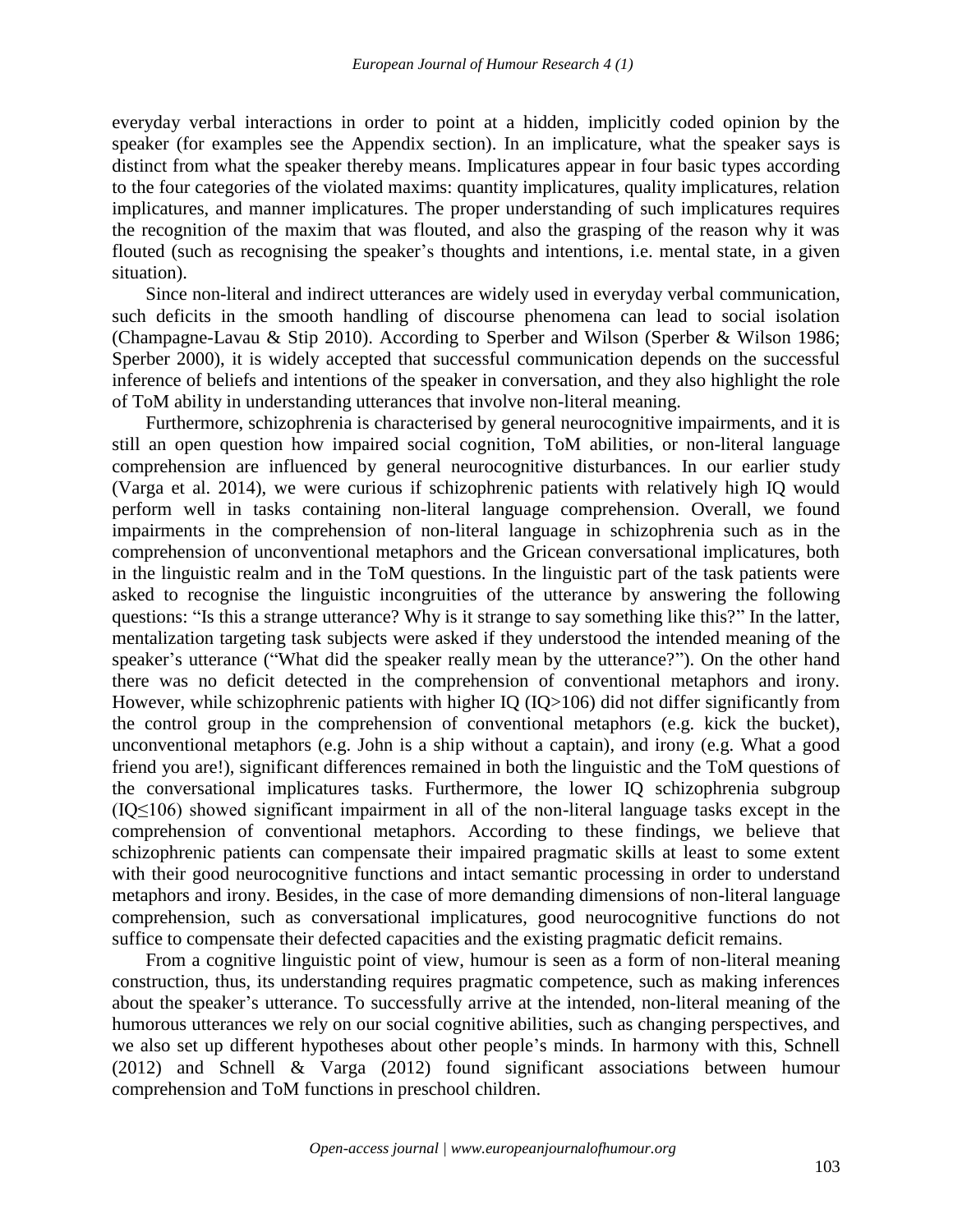From the classical point of view humour comprehension requires the detection and the deciphering of something unexpected, incongruent (Martin 2007). Suls (2007) in his Incongruity-Resolution Theory of humour claims that to understand humour we need to fulfil two steps: the first one is to detect incongruity and the second one is the resolution of the detected incongruity. The processing of these two steps makes humour comprehension a problem-solving task. Giora (2002) argued that in humour comprehension relevance serves as the most important guideline, where among competing relevant meanings the optimally relevant one is the intended meaning of the utterance. The resolution of the incongruity is achieved by the recognition and deciphering of the intended meaning, resulting in laughter, as well known from punch lines. Nemesi (2009) argued that it may be amusing when the hearer is unable to infer an obvious thought, or when the speaker contradicts his or her own implicature, since implicatures are resolved through inferences which are drawn from the conventional meaning of the utterance, through the violation of one or more maxims, and are based on the detection of the relevant cues of the context. Veatch (1998) points out that humour contains a set of two or more incongruent elements with one of these violating an established social norm (Polimeni et al. 2010).

We believe that humour is a very complex phenomenon, and thus, the ability to perceive humour requires the activation of different higher-order cognitive strategies:

- good *social cognitive abilities* are essential to decipher humour, because it requires social and cultural background knowledge, and social experience, since in humour, the social and cultural constructions often serve as the backbone of incongruity (Schnell & Varga 2012);
- when interpreting a humorous utterance we rely on our skills to change perspectives inferring the other's intentions, and thus the intended meaning of the utterance; that is, we build on our theory of mind abilities to interpret the non-literal meaning at hand;
- good intellectual functions are required to understand humour, which means good neurocognitive abilities in general;
- it requires good abstract and deductive reasoning;
- and thus the comprehension of non-literal language and linguistic/non-linguistic incongruities.

Humour comprehension in schizophrenia has been previously investigated in several studies, and most of these drew the conclusion that patients experienced difficulty in understanding humorous intentions (Corcoran et al. 1997; Witztun et al. 1999; Marjoram et al. 2005; Polimeni & Reiss 2006; Tsoi et al. 2008; Polimeni et al. 2010; Ivanova et al. 2014) from both cognitive ("getting the joke") and affective perspectives ("enjoying the joke") (Suls 2007; Gardner et al. 1975).

Our present study aims to map the cognitive underpinnings that are responsible for the complex and flexible handling of humour by examining schizophrenic patients. Since schizophrenia has been described as the "sense of humour disorder", we believe that the better understanding of the cognitive background of humour comprehension may also shed light on the complex nature of cognitive impairments in schizophrenia.

As said, good neurocognitive abilities, such as memory, attention, executive functions, etc., are essential in perceiving and understanding humour. These abilities reflect intellectual functions in general. Schizophrenia, in turn, is characterised by general neurocognitive impairment. However, Polimeni & Reiss (2006) and Polimeni et al. (2010) found that humour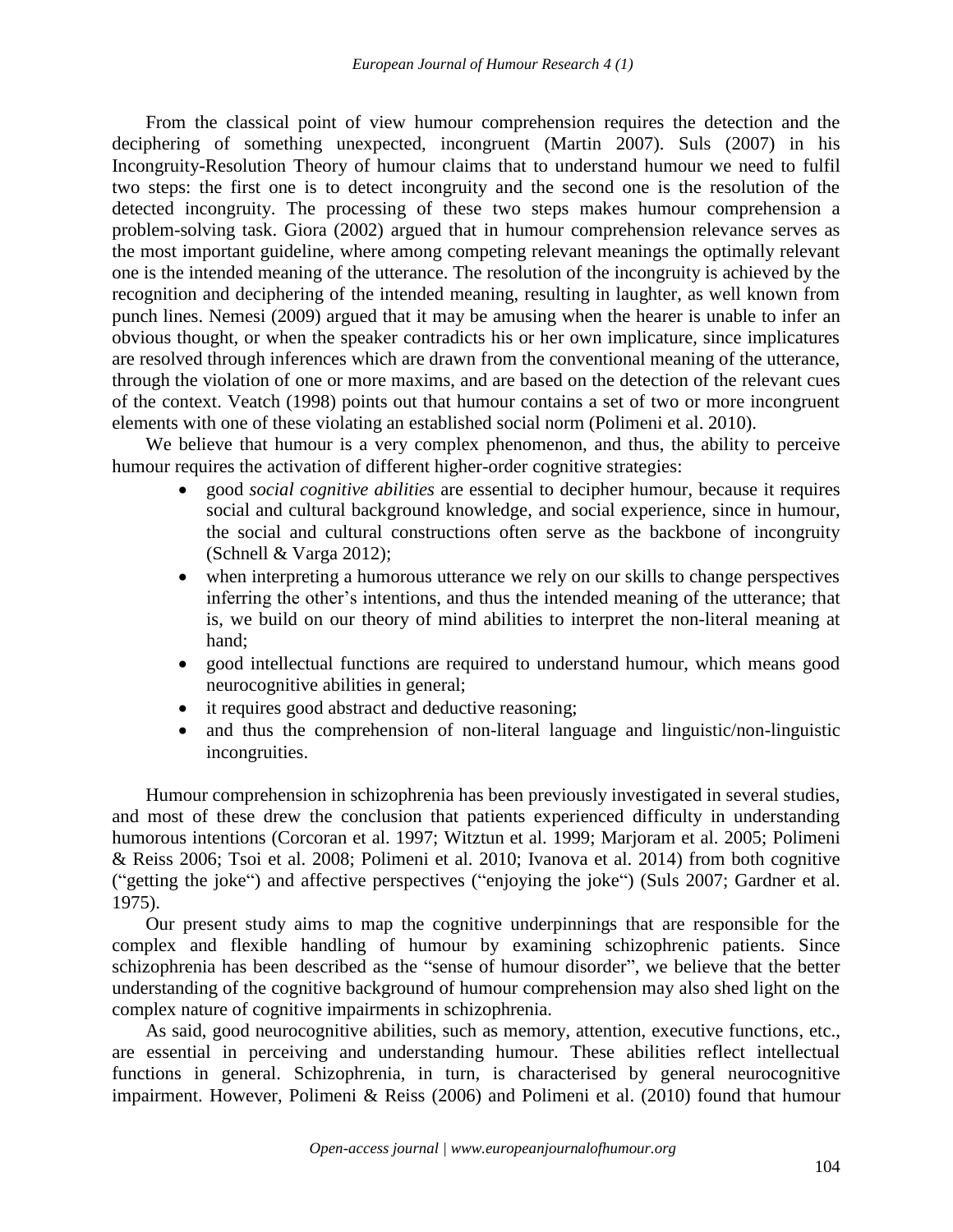deficits in schizophrenia are not trivial, and there are also several significant associations between different neurocognitive subcomponents and outcome in humour perception.

Therefore, the purpose of this study was to examine verbal humour perception in a group of schizophrenic patients with good intellectual functions in order to exclude an effect of general cognitive impairment on humour comprehension, and in order to identify the influence of good general neurocognitive skills on humour understanding in schizophrenia. As schizophrenia is a heterogeneous disorder, only patients with paranoid type of schizophrenia were recruited to increase the homogeneity of the experimental group. Another purpose of our study was to detect potential associations between ToM functions and humour comprehension in order to prove the necessity of intact ToM capacities in understanding humorous utterances.

We also administered Gricean implicatures tasks (see Appendix) so as to better understand the cognitive mechanism of the detection of the incongruities in verbal jokes. Based on our previous study (Varga et al. 2014), we examined both the subject's ability to 1) recognise and understand the linguistic incongruities, and 2) to understand the intended meaning of the speaker's utterance in the implicatures.

According to findings in the relevant literature (Corcoran et al. 1997; Witztun et al. 1999; Marjoram et al. 2005; Polimeni & Reiss 2006; Tsoi et al. 2008; Polimeni et al. 2010; Ivanova et al. 2014), we hypothesise that patients with schizophrenia perform worse in the humour tasks than control subjects, and heavily rely on their good neurocognitive skills when performing in humour comprehension tasks. Our study taps into this line of research, and we also hypothesise that humour comprehension would be significantly associated with IQ, ToM functions, and with the success of the detection and comprehension of the incongruities in the Gricean implicatures.

# **2. Material and methods**

#### **2.1. Participants**

The present investigation comprises the same participants as in the experimental study of the same authors, formerly published as (Varga et al. 2014).

A total of 19 (ten male and nine female) Hungarian-speaking patients with paranoid type of schizophrenia fulfilling the diagnostic criteria of DSM-IV were recruited from the psychosis unit of the Department of Psychiatry and Psychotherapy, University of Pécs. The psychopathology was assessed using Positive and Negative Syndrome Scale (PANSS) (Kay & Opler 1987). A trained psychiatrist, blinded with respect to the testing results, rated the patients. Subjects were rated using the Schedule for Affective and Schizophrenic Disorders – Lifetime Version to confirm their diagnoses (Endicott & Spitzer 1978). All of the patients were Hungarian native speakers. Patients with history of substance abuse, neurological disorder, history of head injury, physical disability (visual or auditory), mental retardation or with schizophrenia unrelated cognitive deficits were excluded. All of the recruited patients were clinically stable and have had no significant improvement or worsening of symptoms for at least one month prior to the assessment. Frequency and severity of the symptoms were evaluated by two senior psychiatrists (Herold R., Tényi T.) by using PANSS. Eight of the patients were on maintenance antipsychotic monotherapy (amisulpiride n=1, clozapine n=1, olanzapine n=2, quetiapine n=2, risperidone n=1, paliperidone n=1), and eleven were on antipsychotic combination (flupentixol+clozapine n=2, clozapine+aripiprazole n=1, olanzapine+flupentixol n=1, quetiapine+aripiprazole n=1, olanzapine+paliperidone n=1, flupentixol+quetiapine n=1, risperidone+olanzapine n=1,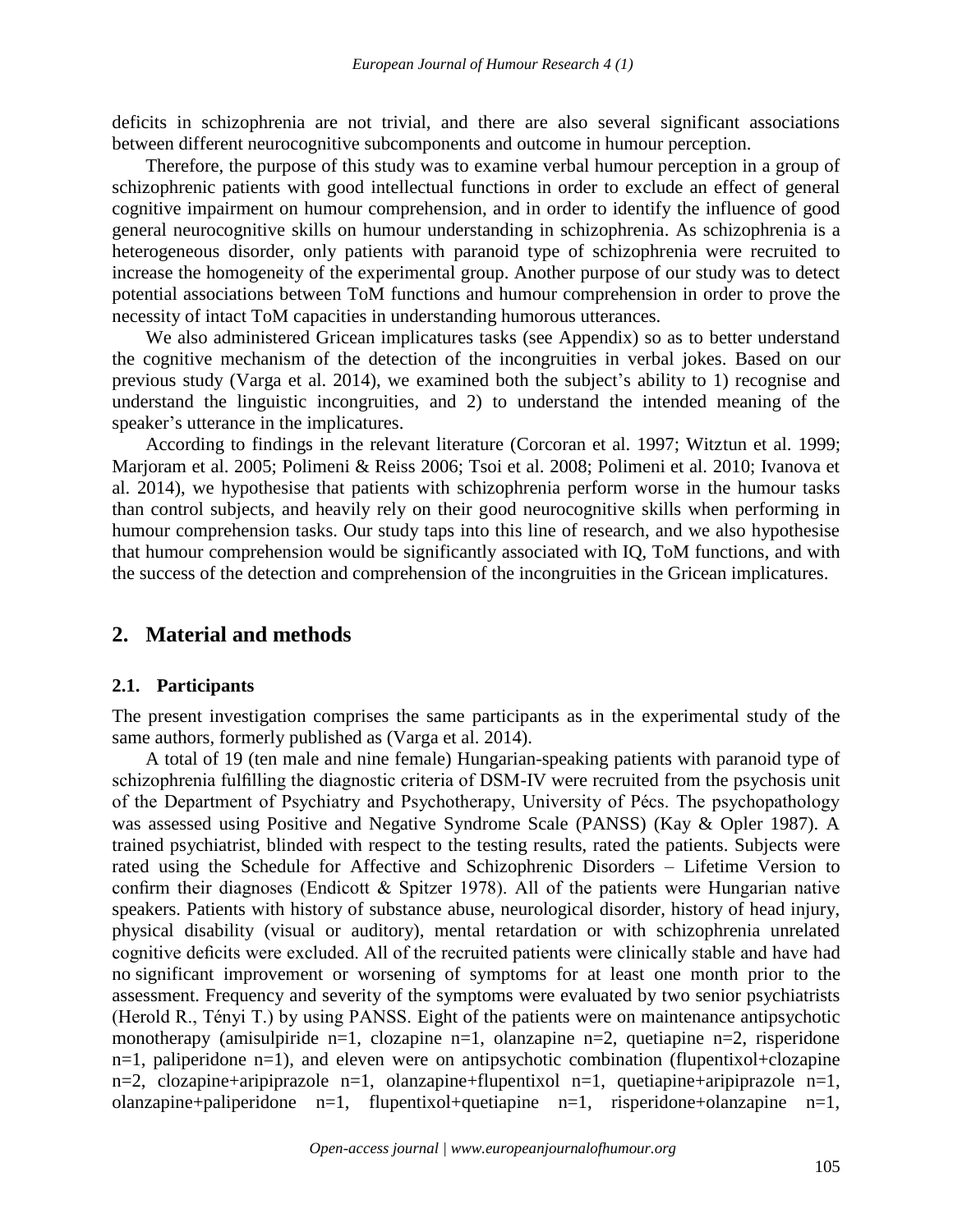haloperidol+risperidone n=1, clozapine+risperidone n=1, and flupentixol+aripiprazole n=1) (the average chlorpromazine equivalent was  $605 \text{mg/day} \pm 383$ . There was no change in the dosage of antipsychotic medication for at least one month prior to the assessment.

The control group (CG) consisted of 19 Hungarian-speaking healthy individuals (eight male and eleven female), recruited from the general community. They had no record of psychiatric (personal or family) and neurological morbidity, presence of dependence on psychoactive substances (excluding caffeine and tobacco). Age, ethnic origin, educational status, and general intelligence were matched to the characteristics of the patients group (Table 1.). All participants were Hungarian native speakers.

After a complete description of the study to the subjects, the written informed consent was obtained. The investigation was done following institutional guidelines. Ethical perspectives were established in accordance with the latest version of the Declaration of Helsinki. This study design is approved by the Committee on Medical Ethics of the University of Pécs. Neither the patients nor the controls were aware of the study aims or hypotheses.

# **2.2. IQ**

Participants with normal range of IQ were selected for this study (schizophrenia group: 95–127, mean=109.00, S.D.  $\pm$ 9.35; control group: 95–122, mean=113.63, S.D.  $\pm$ 6.99) to exclude an effect of general cognitive impairment on the investigated issue. As the full scale IQ of patients and controls was calculated by the use of the Hungarian version of Wechsler Adult Intelligence Scale (WAIS) (Wechsler 1986), patients and controls were matched for all subtests of WAIS, such as Information, Comprehension, Digit Span, Arithmetic, Similarities, Digit-Symbol Coding, Picture Arrangement, Block design, Picture Completion, and Object Assembly (Table 1.).

# **2.3. Experimental tasks**

We used four experimental conditions (see examples in Appendix): first- and second-order Theory of Mind (ToM) tasks (Doody et al. 1998), conversational implicatures (including quality, quantity, manner, relation, and control implicatures) (Tényi et al. 2002; Varga et al. 2014), verbal jokes, and semantic condition. We presented two tasks (i.e. scenarios) in the ToM condition, five tasks in the verbal jokes condition and five tasks in the semantic condition. 20 tasks were presented in the conversational implicatures condition, summing up to a total of 32 tasks  $(2+2x5+4x5=32)$  in our study. The 32 tasks were randomly intermixed in order to present the different tasks in an unpredictable order. The randomised tasks were presented verbally by an investigator in the form of an interview in one session for all participants individually. Each interview was recorded, and the recorded data was scored by two independent investigators (E. Varga and Zs. Schnell). The comprehension of the tasks was scored from zero to two. Zero (0) points were given when the answer was incorrect or when there was no answer. One point was given when the answer was correct after asking the experimenter for some help, in the form of clarifying questions. Two points were given when the answer was correct without any help.

# *2.3.1. Theory of Mind tasks*

Participants were presented one first-order ToM task to assess the acknowledgement of a character's belief about a word in a short story. One second-order ToM task was also presented to assess the acknowledgement of what one story character thinks about another character's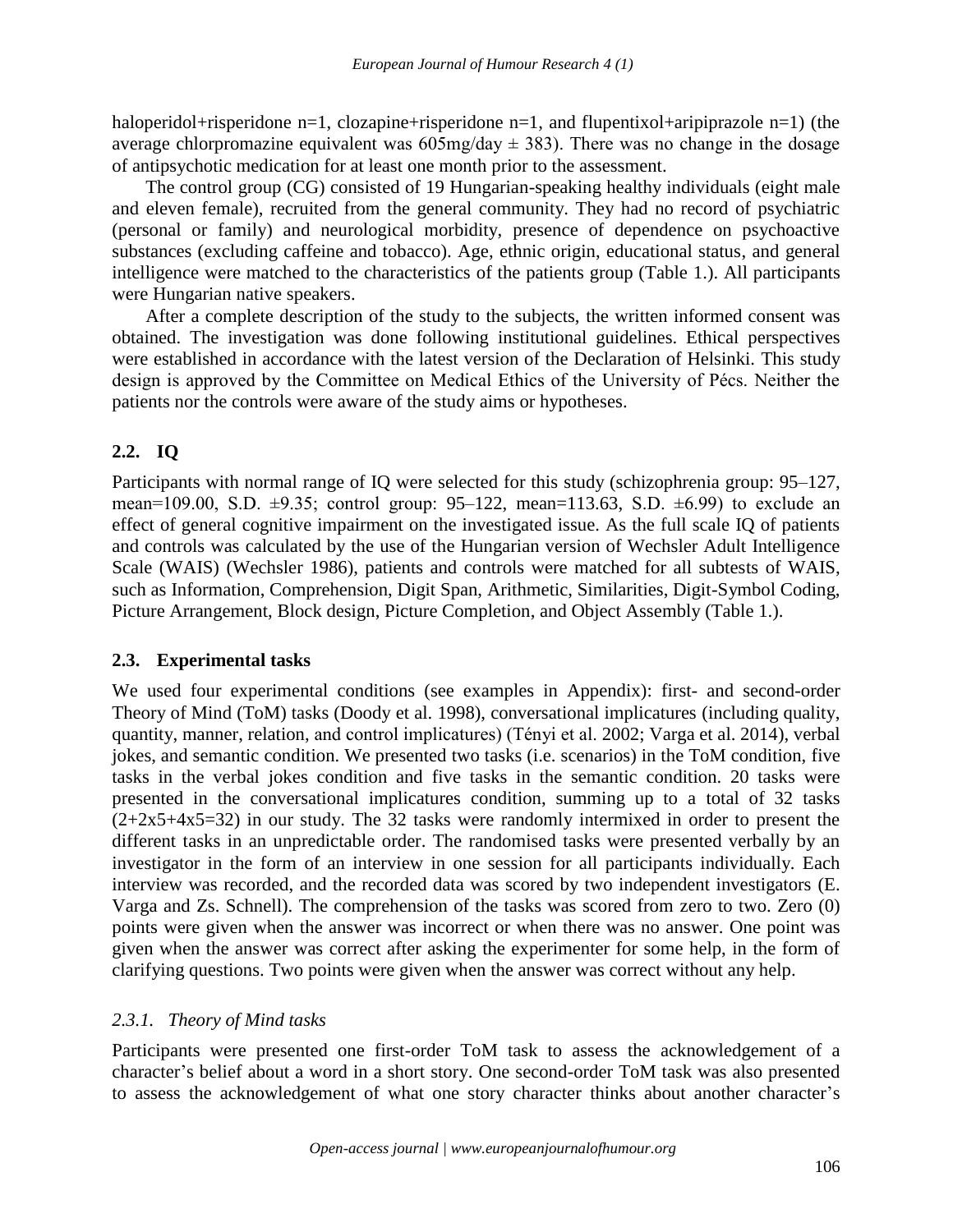thoughts (scenarios were published by Doody et al. 1998). We also asked 'memory questions' and 'reality questions' to make sure participants understand the scenarios. Two points were given when the answer for the ToM question was correct in each trial. The maximum points the subjects could earn were four in this condition.

# *2.3.2. Conversational implicatures*

Based on short stories used in the publication of Tényi et al. (2002) and Varga et al. (2014), the total of 20 tasks were presented to the subjects concerning the recognition of the infringement of the four Gricean maxims (four tasks for each type), namely the maxim of quantity, maxim of quality, maxim of manner, and maxim of relation. As for the control tasks in the conversational implicatures condition, we employed four control implicatures tasks that were intended to trigger the literal meaning of the utterance of the speaker. These control tasks consisted of simple dialogues, which did not include any incongruities, and their interpretation did not require ToM skills. After each task the first question concerned the identification of the linguistic incongruity of the answers (called the linguistic part of the implicatures: e.g. "Is this a strange utterance? Why is it strange to say something like this?"). In the case of the implicatures of the quantity maxims the answers in the trial either did not include enough information or included too much information. In the implicatures of quality maxim the answer was not true or the speaker failed to give adequate information. In the implicatures of manner the answer was either not polite, or it was ambiguous, or obscure. Finally, in the implicatures of the maxim of relations the answer was not relevant to the subject at hand. Finally, in the control implicatures the answer always complied with the guidelines set by the Gricean maxims. In the second question the subjects were asked about the understanding of the intended meaning of the speaker's answer (called the ToM part of the implicatures: e.g. "What did the speaker really mean by the utterance?"). To examine each of the implicatures in detail, we scored the linguistic part of the implicatures, designated as L-implicatures (L-relation, L-manner, L-quality, L-quantity) and the ToM part of the implicatures, designated as ToM-implicatures (ToM-relation, ToM-manner, ToM-quality, ToM-quantity) separately. Altogether, the maximum of points the subjects could earn was 40 in this condition (20 points in the linguistic part and 20 points in the ToM part).

# *2.3.3. Verbal jokes*

The humour condition consisted of five contextual jokes (Schnell 2012), which were based on story-form jokes ending with a punch line. We primarily asked the participants what they think of the situations (we did not tell them the tasks were jokes). Following their answer we also asked if the situations were funny. If their answer was 'yes', we also asked why they found it funny. Thus, we primarily measured the cognitive aspect of humour comprehension. The maximum of points the subjects could reach was 10 in the humour condition.

# *2.3.4. Semantics*

The semantic tasks were used to test schizophrenic patients' semantic competence (that is, their abilities in literal interpretation) with short scenarios based on physical causality of non-living entities, containing no incongruities, and no implicatures. After each task, the subjects were asked questions investigating the comprehension of the target sentences. The maximum of points the subjects could reach were 10 in the semantic tasks (Varga et al. 2014).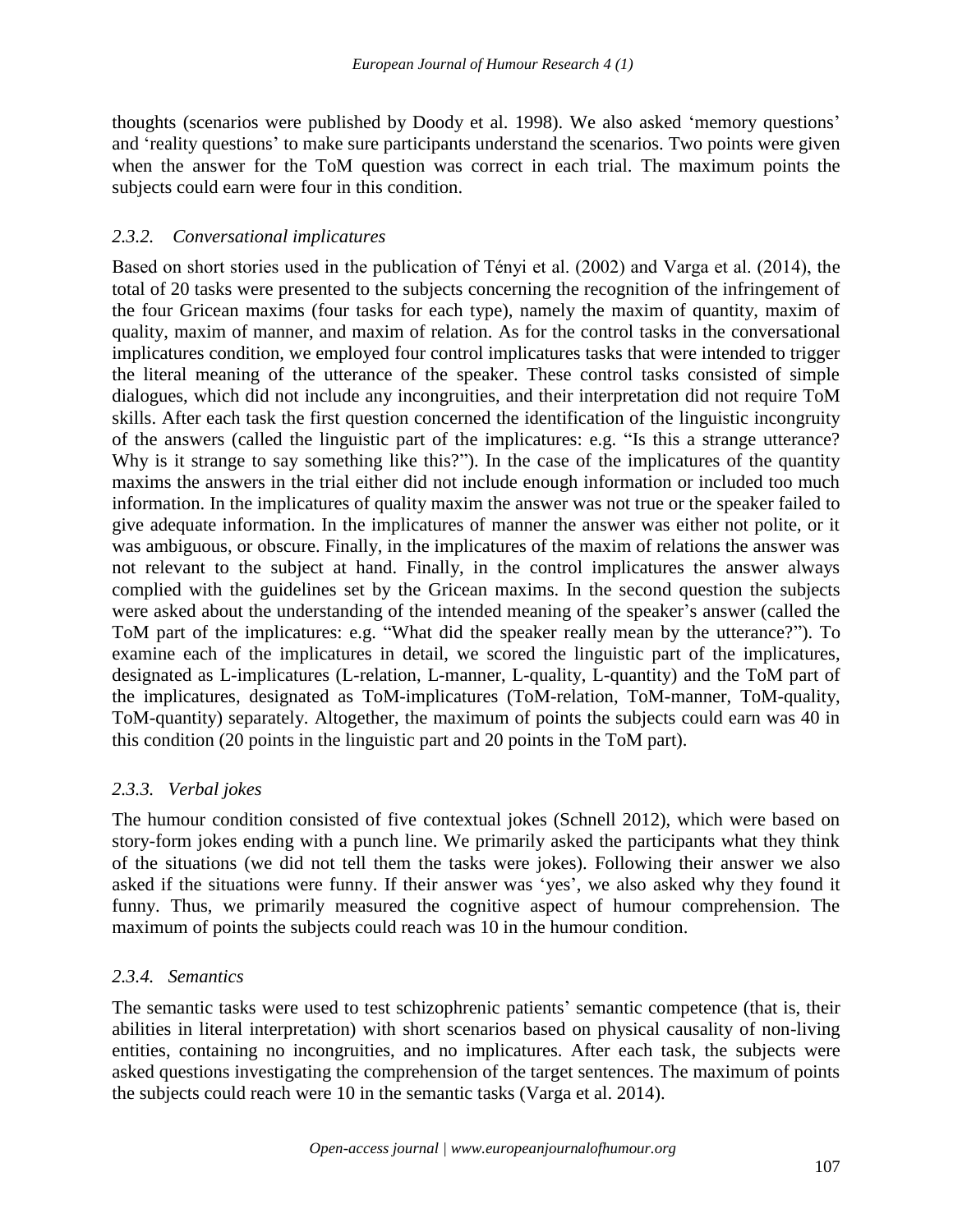# **2.4. Statistical analysis**

The Statistical Package for the Social Science (spss; SPSS Inc., Chicago, IL, USA [Nie 1975]) version 20 for Windows was used for statistical analysis. In the statistical analysis,  $P<.05$  was considered significant. The distribution of data was checked with the Kolmogorov-Smirnov goodness of fit. We used independent sample t-test in the case of parametric data (subtests of WAIS, IQ, and age). As distributions did not prove to be normal, Kruskall-Wallis one-way analysis of variance (ANOVA) by ranks was performed to compare group medians across the experimental conditions. In the schizophrenic group Spearman's rank correlation coefficients (ρ) were calculated to assess the relation between non-literal language tasks scores, and semantic tasks scores, WAIS scores (IQ), as well as PANSS scores.

# **3. Results**

In this present investigation the same results are published in the case of demographic and clinical characteristics (3.1), Gricean implicatures tasks, control implicatures tasks, and semantic tasks (3.2) as in our previous study (Varga et al. 2014).

# **3.1. Demographic and clinical characteristics**

Demographic data, WAIS scores, and PANSS scores are summarised in Table 1.

There was no significant difference in age  $(t=1.0, p=0.324, n.s.=$ not significant), years of education (t=-1.48, p=0.146, n.s.), IQ (t=1.74, p=0.09, n.s.), and all of the subtests of WAIS (Information: t=0.497, p=0.399, n.s.; Comprehension: t=0.47, p=0.772, n.s.; Digit Span: t=0.396, p=0.694, n.s.; Arithmetic: t=1.015, p=0.318, n.s.; Similarities: t=0.945, p=0.352, n.s.; Digit-Symbol Coding: t=1.82, p=0.078, n.s.; Picture Arrangement: t=0.661, p=0.514, n.s.; Block design:  $t=1.383$ ,  $p=0.176$ , n.s.; Picture Completion:  $t=0.982$ ,  $p=0.333$ , n.s.; and Object Assembly: t=1.184,  $p=0.245$ , n.s.).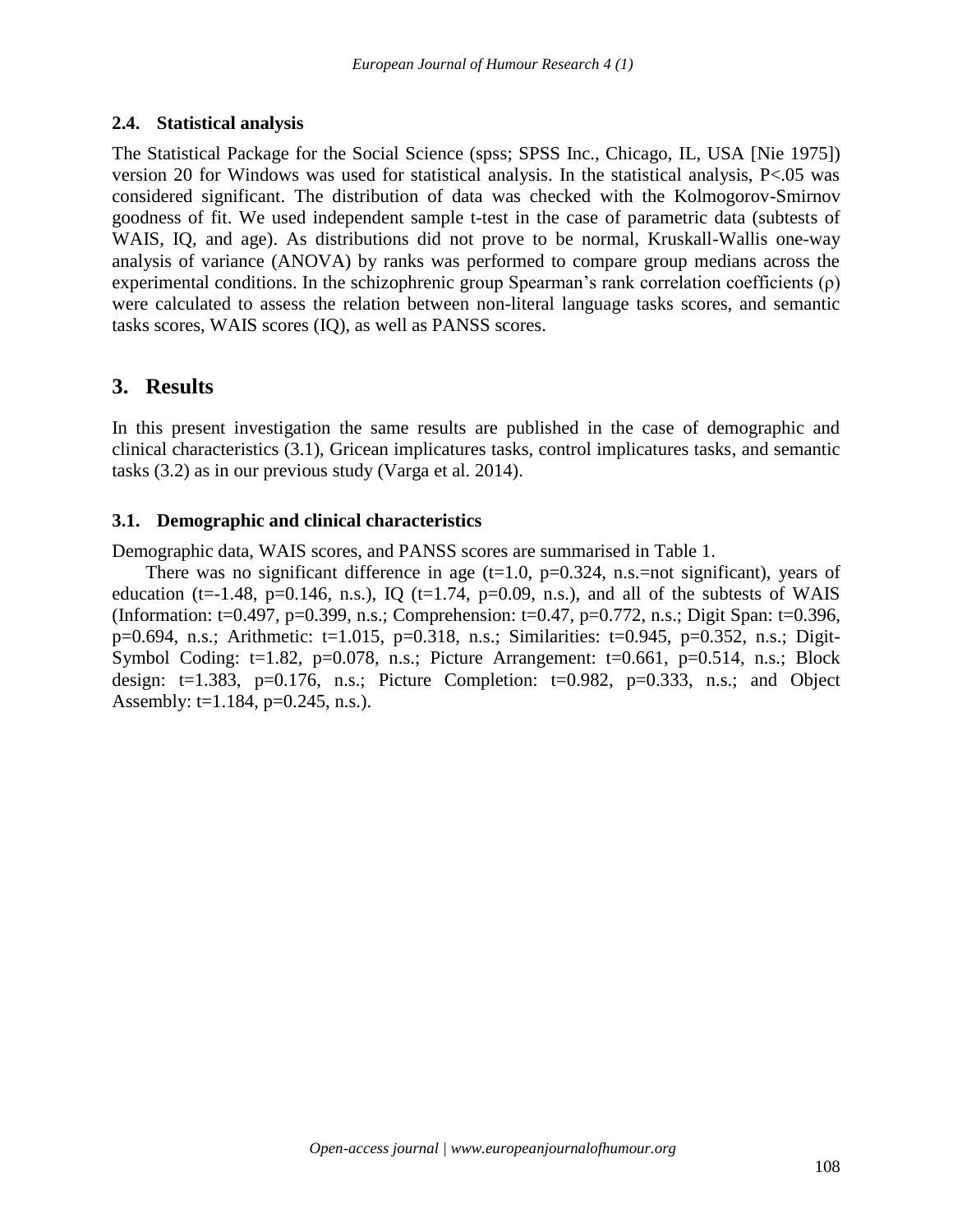|                             | Healthy control $(n=19)$ |                    | Schizophrenia (n=19) |                    |               |
|-----------------------------|--------------------------|--------------------|----------------------|--------------------|---------------|
|                             | Percentage               | $Mean \pm SD$      | Percentage           | $Mean \pm SD$      | p-Value       |
| Gender<br>(%female)         | 57.89                    |                    | 47.36                |                    | $0.334^{a,c}$ |
| Age                         |                          | 34.89±10.13        |                      | 38.15±9.99         | $0.324^{b,c}$ |
| Education<br>(years)        |                          | 15.05±2.72         |                      | 13.58±2.19         | $0.058^{b,c}$ |
| Full scale IQ <sup>d</sup>  |                          | 113.63±6.99        |                      | 109.00±9.35        | $0.090^{b,c}$ |
| VQ                          |                          | 109.89±7.29        |                      | $108.21 \pm 8.3$   | $0.288^{b,c}$ |
| PQ                          |                          | 116.47±9.92        |                      | 109.58±12.52       | $0.069^{b,c}$ |
| Information                 |                          | $113.76 \pm 11.11$ |                      | $117.05 \pm 11.37$ | $0.399^{b,c}$ |
| Comprehension               |                          | $106.11 \pm 11.34$ |                      | 105.05±9.73        | $0.772^{b,c}$ |
| Digit Spam                  |                          | $103.70 \pm 10.95$ |                      | $102.11 \pm 12.36$ | $0.694^{b,c}$ |
| Arithmetic                  |                          | $96.70 \pm 10.95$  |                      | $92.23 \pm 14.00$  | $0.318^{b,c}$ |
| Similarities                |                          | $116.23 \pm 6.79$  |                      | 113.58±9.33        | $0.352^{b,c}$ |
| Digit-Symbol<br>Coding      |                          | 124.23±13.44       |                      | 113.88±19.21       | $0.078^{b,c}$ |
| Picture<br>Arrangement      |                          | 101.58±14.29       |                      | 98.58±12.09        | $0.514^{b,c}$ |
| <b>Block</b> design         |                          | $122.00 \pm 11.60$ |                      | $116.11 \pm 13.15$ | $0.176^{b,c}$ |
| Picture<br>Completion       |                          | 108.94±12.68       |                      | 104.29±14.82       | $0.333^{b,c}$ |
| Object<br>Assembly          |                          | $107.29 \pm 10.13$ |                      | $103.05 \pm 10.72$ | $0.245^{b,c}$ |
| <b>PANSS</b> total<br>score |                          |                    |                      | $68.05 \pm 11.16$  |               |
| PANSS positive<br>scale     |                          |                    |                      | $14.63 \pm 3.58$   |               |
| PANSS negative<br>scale     |                          |                    |                      | 18.74±4.85         |               |
| PANSS general               |                          |                    |                      | 35.74±6.41         |               |
| psychopathology<br>scale    |                          |                    |                      |                    |               |
| Age at onset                |                          |                    |                      | $25.83 \pm 5.18$   |               |
| $(years)^e$                 |                          |                    |                      |                    |               |
| Duration of                 |                          |                    |                      | $13\pm9.10$        |               |
| illness (years)             |                          |                    |                      |                    |               |

Table 1. Demographic data and clinical variables on individuals with schizophrenia and healthy control participants. (Table 1. was first published in Varga et al. 2014.)

a Chi-squared test was used for comparing gender population.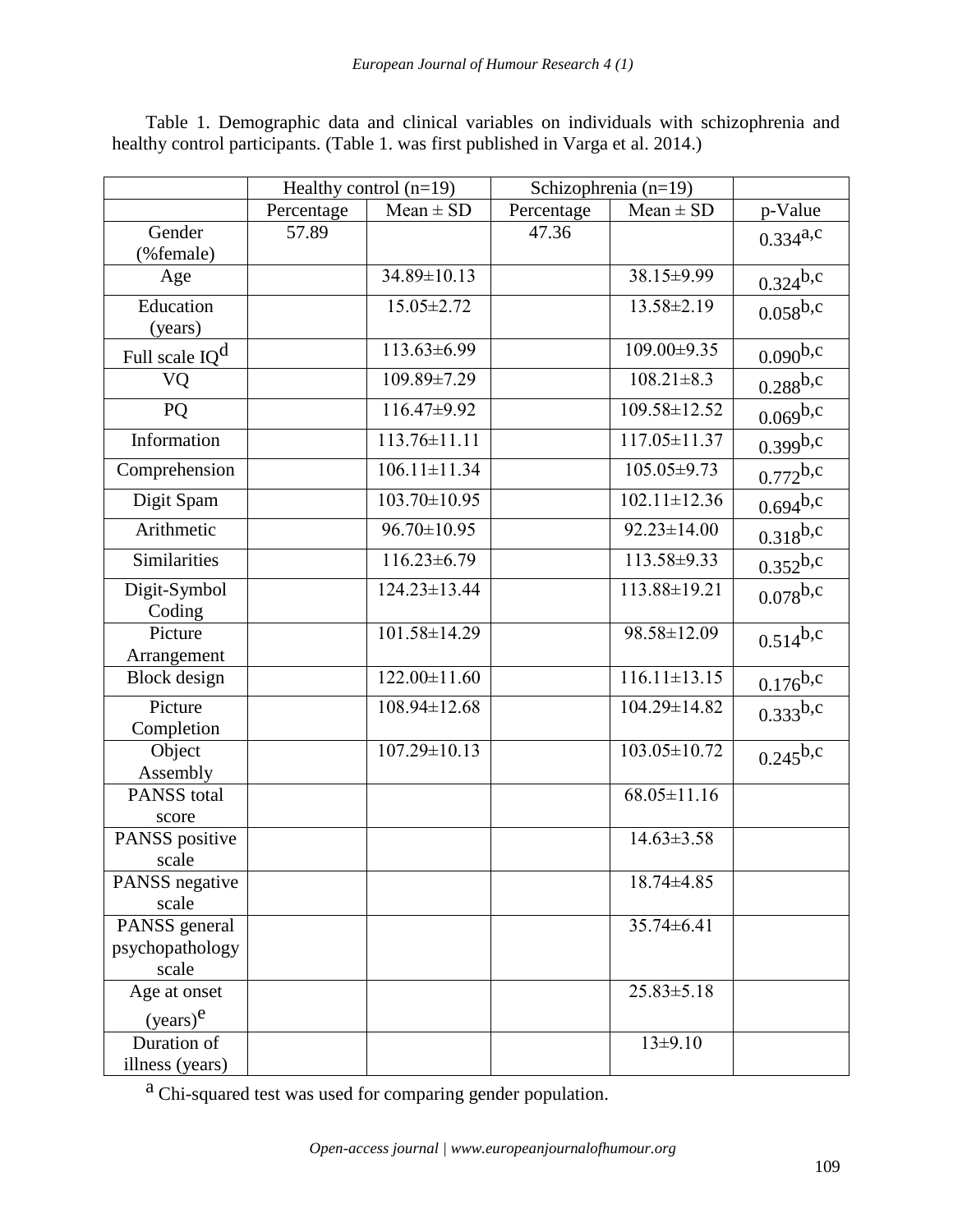b Independent sample t-test was used to compare group means.

 $\textdegree$  Statistically significant differences, two-tailed p<0.05, uncorrected.

<sup>d</sup> IQ, the general IQ obtained from the Wechsler Adult Intelligence Scale.

e Age at onset was defined as the presentation of psychotic symptoms in the context of functional decline.

# **3.2. Task performance**

Schizophrenic patients performed significantly less accurately than control subjects in the second-order ToM task ( $p=0.013$ ), in the verbal jokes tasks ( $p=0.02$ ), in all of the ToMimplicatures tasks ( $p<0.001$ ; ToM relation:  $p=0.02$ ), and in all of the L-implicatures tasks  $(p=0.004)$ , except the L-quality tasks (see below).

However, no significant differences between the groups were observed in the first-order ToM task (p=0.123, n.s.) and in the L-quality tasks (p=0.052, n.s.). As expected, there were no significant differences found between the two examined groups in the control implicature tasks  $(p=0.483, n.s.)$  and in the semantic tasks  $(p=0.149, n.s.)$ . (Response accuracy in tasks is summarised in Table 2.)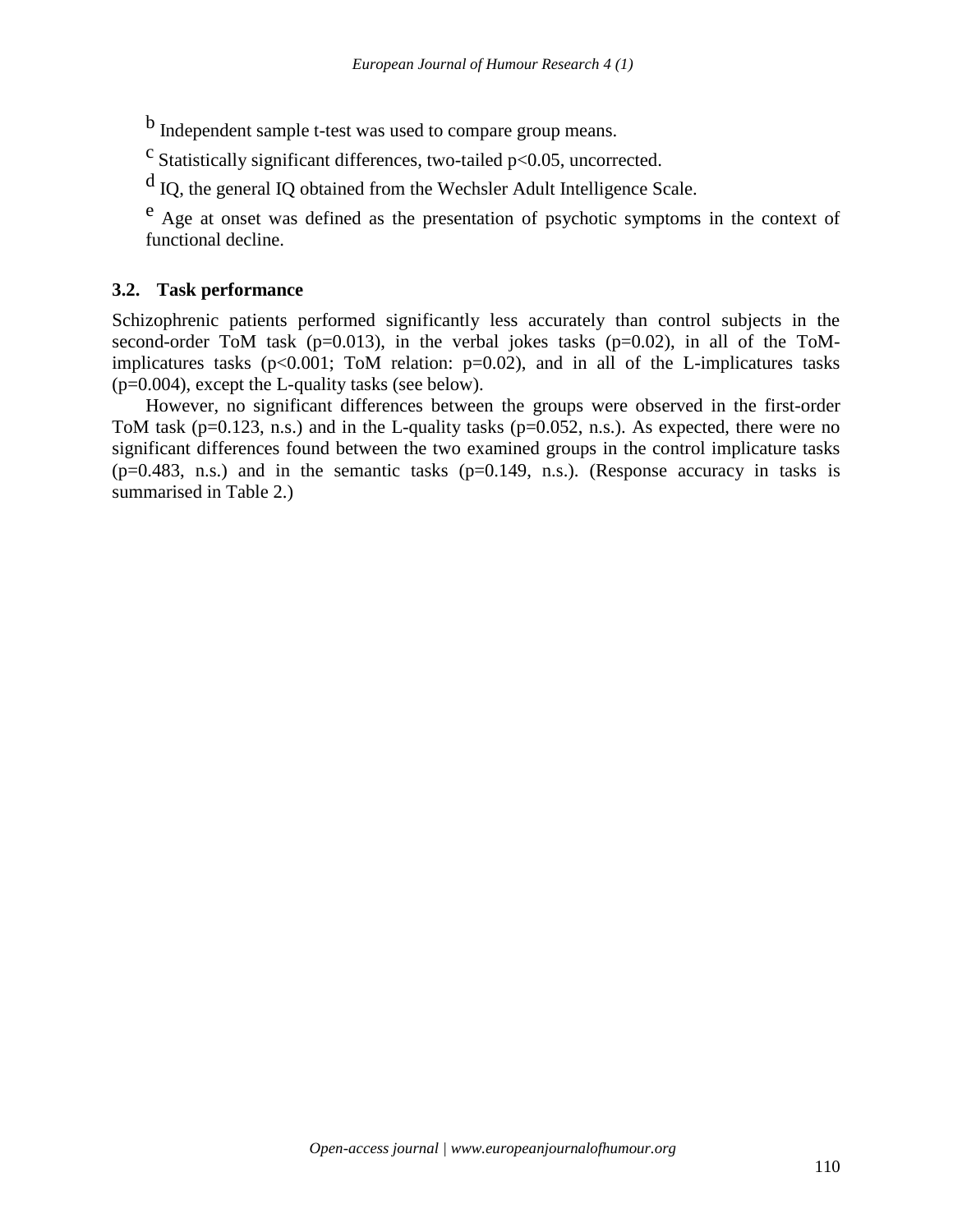|              | Healthy control $(n=19)$ |      | Schizophrenia $(n=19)$ |      | $p$ -Value <sup>a,b</sup> |
|--------------|--------------------------|------|------------------------|------|---------------------------|
|              | Mean                     | S.D. | Mean                   | S.D. |                           |
| First-order  | 5.58                     | 0.77 | 5.32                   | 1.00 | 0.123                     |
| <b>ToM</b>   |                          |      |                        |      |                           |
| Second-order | 3.42                     | 0.69 | 2.26                   | 1.52 | 0.013                     |
| <b>ToM</b>   |                          |      |                        |      |                           |
| Verbal jokes | 9.79                     | 0.63 | 9.11                   | 1.97 | 0.02                      |
| ToM-         | 29.42                    | 2.65 | 20.11                  | 6.13 | < 0.001                   |
| implicatures |                          |      |                        |      |                           |
| ToM-         | 7.53                     | 1.02 | 6.21                   | 1.90 | 0.021                     |
| relation     |                          |      |                        |      |                           |
| ToM-manner   | 7.47                     | 1.02 | 5.00                   | 2.11 | < 0.001                   |
| ToM-         | 7.00                     | 1.25 | 4.42                   | 1.95 | < 0.001                   |
| quality      |                          |      |                        |      |                           |
| ToM-         | 7.42                     | 1.17 | 4.47                   | 1.90 | < 0.001                   |
| quantity     |                          |      |                        |      |                           |
| $L-$         | 29.00                    | 2.65 | 20.05                  | 7.21 | < 0.001                   |
| implicatures |                          |      |                        |      |                           |
| L-relation   | 7.68                     | 0.82 | 4.68                   | 2.31 | < 0.001                   |
| L-manner     | 6.37                     | 1.67 | 4.00                   | 2.56 | 0.004                     |
| L-quality    | 7.37                     | 1.01 | 6.32                   | 1.83 | 0.052                     |
| L-quantity   | 7.58                     | 0.77 | 5.05                   | 2.34 | < 0.001                   |
| Control      | 7.42                     | 0.96 | 7.00                   | 1.63 | 0.483                     |
| implicatures |                          |      |                        |      |                           |
| Semantic     | 9.95                     | 0.23 | 9.68                   | 0.65 | 0.149                     |
| tasks        |                          |      |                        |      |                           |

Table 2. Response accuracy in experimental tasks.

a Kruskal-Wallis nonparametric test was used for comparing response accuracy between groups.

 $<sup>b</sup>$  Statistically significant differences, two-tailed p < 0.05, uncorrected.</sup>

# **3.3. Correlations within the patient groups**

Non-parametric correlation analysis (Spearman correlation) was performed in the schizophrenic group in order to find out the possible associations between the response accuracy in verbal humour tasks and WAIS scores (IQ), ToM scores, response accuracy in the Gricean implicatures, as well as PANSS scores.

We found strong significant correlations between the comprehension of verbal humour and IQ ( $p=0.612$ ,  $p=0.007$ ; VQ:  $p=0.471$ ,  $p=0.006$ ; PQ:  $p=0.606$ ,  $p=0.042$ ) and also between verbal humour and L-relation ( $p=0.518$ ,  $p=0.023$ ), L-quality ( $p=0.619$ ,  $p=0.005$ ) and L-quantity  $(p=0.681, p=0.001)$ .

There were no significant correlations between verbal humour and first- ( $\rho$ =0.037,  $p$ =0.879, n.s.) and second-order ToM tasks (ρ=0.380, p=0.108, n.s.), PANSS scores (PANSS positive:  $p=0.015$ ,  $p=0.951$ ; PANSS negative:  $p=-0.139$ ,  $p=0.570$ ; PANSS general:  $p=0.200$ ,  $p=0.413$ ;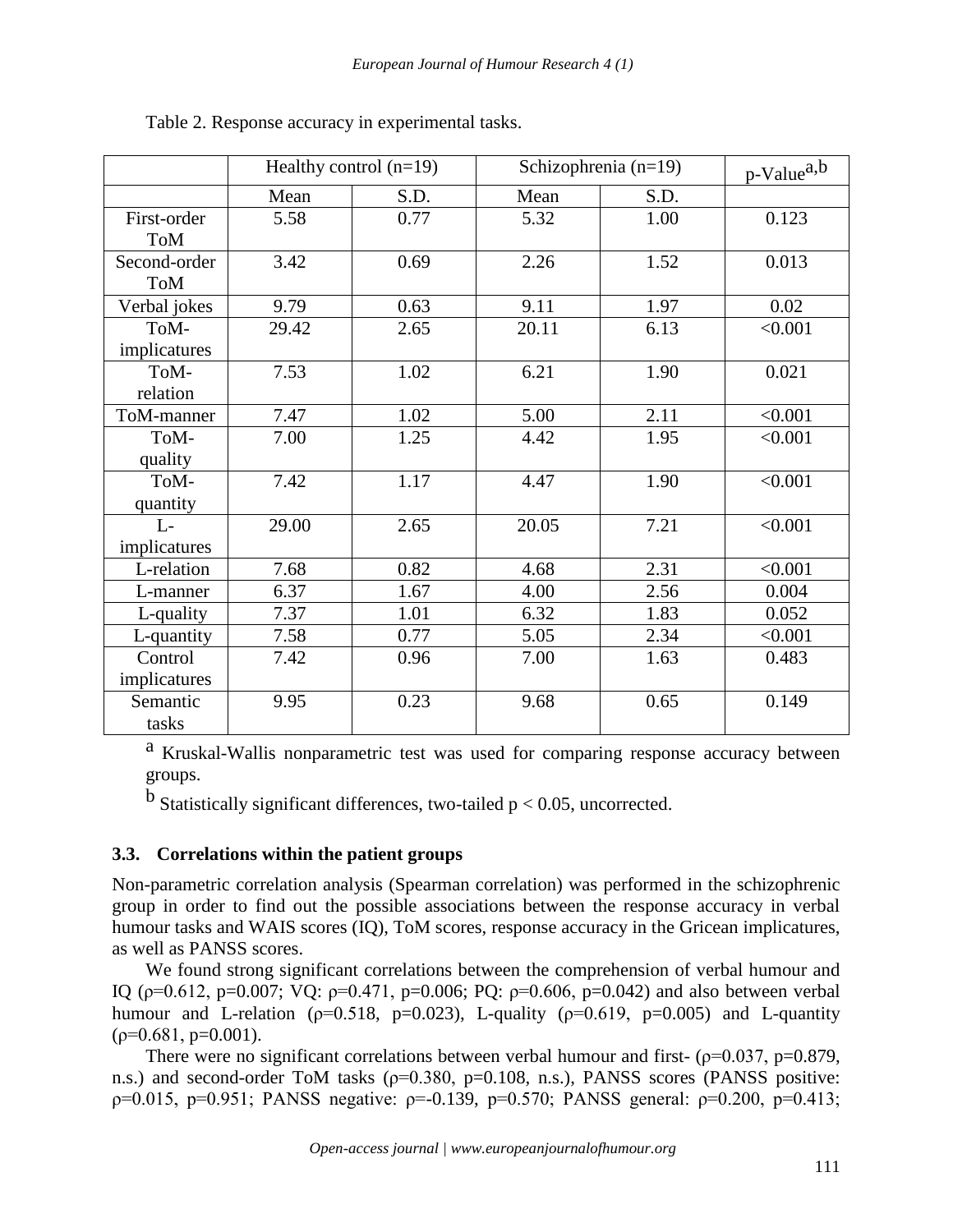PANSS total:  $p=0.055$ ;  $p=0.823$ ), ToM-implicatures ( $p=0.333$ ,  $p=0.163$ ), and L-manner  $(p=0.308, p=0.199)$ . Interestingly, we found no significant correlations between humour comprehension and the subtests of WAIS (Information: p=0.732, n.s.; Comprehension: p=0.607, n.s.; Digit Span: p=0.403, n.s.; Arithmetic: p=0.679, n.s.; Similarities: p=0.648, n.s.; Digit-Symbol Coding: p=0.914, n.s.; Picture Arrangement: p=0.421, n.s.; Block design: p=0.434, n.s.; Picture Completion: p=0.421, n.s.; Object Assembly: p=0.245, n.s.)

Interestingly, as we made the correlation analysis in the control and in the patients group together (overall 38 subjects), we observed significant correlations between second-order ToM tasks and verbal humour ( $p=0.459$ ,  $p=0.03$ ), and also between ToM-implicatures and verbal humour ( $p=0.482$ ,  $p=0.045$ ).

## **4. Discussion**

As far as we know, this is the first study that examined humour competence in a group of schizophrenic patients with good semantic competence and with good neurocognitive skills, which means good intellectual functions in general. As we hypothesised, we found significant impairment in the comprehension of verbal jokes in schizophrenia. Furthermore, the humour impairment of the patients showed significant associations with IQ and with the inability to detect verbal incongruities in the Gricean implicatures, especially in quality, quantity, and relevance (a.k.a. relation implicatures).

We have long known that patients with schizophrenia experience difficulties in humour abilities (Corcoran et al. 1997; Witztun et al. 1999; Marjoram et al. 2005; Polimeni & Reiss 2006; Tsoi et al. 2008; Polimeni et al. 2010; Ivanova et al. 2014). Some clinicians even suggest that this particular trait of cognitive functioning, namely, 'sense of humour disorder' can be an important diagnostic criterion in schizophrenia (Forabosco 2007; Ivanova et al. 2014). However, humour disorder has several dimensions in this disease. Ivanova et al. (2014) found that patients with schizophrenia prefer humour based on comparison by latent attribute, and they also express higher laughing response to the jokes based on paradox. They concluded that psychiatric patients do have a sense of humour, but it is altered in comparison with healthy subjects.

In harmony with previous studies, in our present investigation we found that the ability to understand humour is significantly related to intellectual skills. Polimeni et al. (2010) used different neurocognitive tests in order to find potential associations underlying humour deficit in schizophrenia. They found that the patients group performed significantly worse than control subjects on tests of working memory and processing speed (WAIS-III Digit Symbol Coding), executive functions (WCST), verbal comprehension, working memory, and social reasoning. Furthermore, significant associations were found between general intellectual functions (measured by NART), social reasoning, and executive functioning. In most of the studies about humour comprehension in schizophrenia the IQ (reflecting general neurocognitive functions) differences between the schizophrenia groups and the control groups were not significant, but still, the IQ score of the patients (and in some cases, also that of the control subjects) was very low.

In this study of ours contrasting general IQ skills and humour abilities, we would like to emphasise that it is very important methodologically to take the intellectual functions of the tested subjects into account in humour research, since understanding humour is strongly linked to general neurocognitive functions. As for the detailed examination of these general neurocognitive functions of the subjects, in the present research we used WAIS, and patients and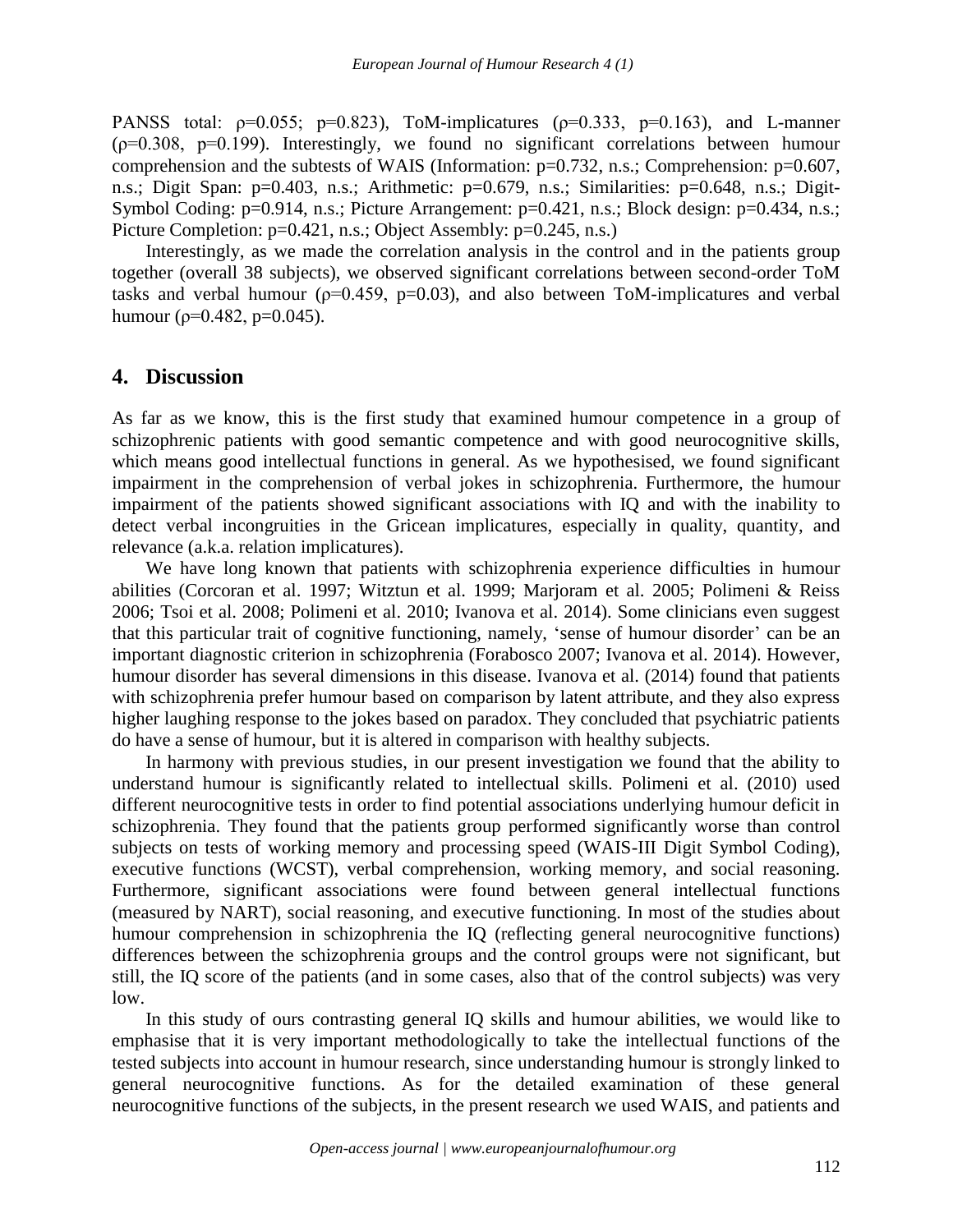controls were strictly matched for all subtests of WAIS, to exclude an effect of general cognitive impairment on the investigated issue. We found that humour comprehension was significantly associated with IQ scores, VQ (verbal intelligence) scores, and also with PQ (performative intelligence) scores. In the latter case, the association was not strong, but it still remained. However, we found no significant associations between any subtests of WAIS and humour comprehension in the schizophrenia group, so we can claim that in schizophrenia the comprehension of verbal jokes is strongly linked to intellectual functions in general, especially to verbal intellectual functions. Our earlier findings show (Varga et al. 2014) that at least to some extent, good neurocognitive functions can compensate defected non-literal language comprehension, however, in the case of more demanding dimensions like handling complex pragmatic meanings and embedded implicatures, good neurocognitive functions do not suffice. In this present study, we got similar results, that is, despite good neurocognitive skills of the patients group, humour comprehension deficit still manifests itself. All in all, we can conclude that the comprehension of verbal jokes strongly depends on neurocognitive functions, but good neurocognitive skills do not themselves fully account for the humour skills.

Earlier and recent theories (Attardo 1997; Attardo et al. 2002; Coulson 2001; Bergen & Binsted 2003) point out that the detection and the resolution of the incongruity of humorous utterances can be the central motive of humour comprehension. In line with this, in our study, humour deficit is significantly associated with an inability to detect the incongruities of the utterances in the Gricean implicatures. Similarly, strong associations were found between humour comprehension and the recognition of quality, quantity, and relation infringements in the patients group (for the results of the Gricean implicatures tasks in the schizophrenic group in detail see Varga et al. 2014). However, there was no significant association found between humour competence and the detection of manner implicatures, which result is supposedly due to the type of the jokes we used. It has been recognised in previous pragmatic research that the infringement of the Gricean maxims could function as a source of jokes (Mancher 1980; Attardo 1994; Kotthoff 2006). According to Giora (2002), an 'optimal innovation' of potential meanings is crucial in the resolution of incongruities and therefore in pragmatic meaning construction, which, we believe, is important for our research in that the comprehension of humorous utterances mostly depends on the selection of the optimally relevant meaning among the competing meanings at hand. Therefore, we conclude that the ability to understand verbal jokes is apparently associated with the ability to understand implicatures.

In humour research, one of the most puzzling questions relates to the efficient demonstration of the relationship between humour and ToM. Some researchers have pointed out the importance of good ToM skills in humour comprehension (Uekermann et al. 2006; Winner et al. 1998; Schnell & Varga 2012). In contrast, Sullivan et al. (1994) found that a group of 5–8-year-old children who do not yet have the ability to understand what one story character thinks about another character's thoughts (second-order ToM) have the ability to distinguish lie from humour. In schizophrenia research Corcoran et al. (1997) and Marjoram et al. (2005) examined patients' ToM ability with visual, i.e. non-verbal jokes as stimuli, but they did not use separate tasks to see the potential associations between the two functions. Basically, they showed that patients with schizophrenia found it more difficult to understand humour involving the understanding other people's intentions than the ones based on physical analogies.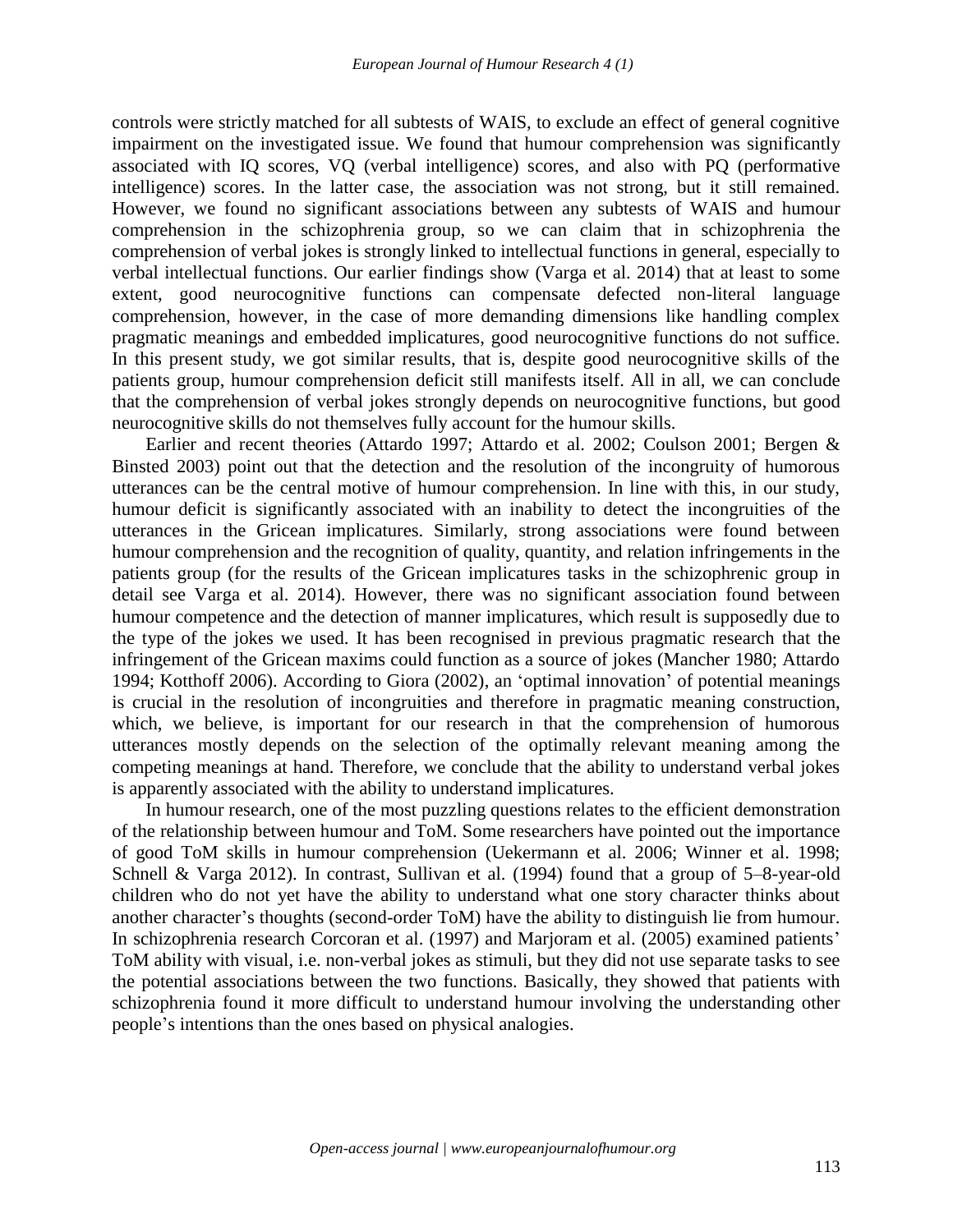# **5. Implications**

Thus, as far as we know, the present study is the first which examined associations between ToM functions and punch line based humour comprehension in schizophrenia. We found that the patients group performed significantly worse than control subjects in both the humour processing and in the ToM testing conditions. However, as opposed to our hypothesis, the positive association between the two abilities was not significant in the patients group. As we looked for some further associations together in the patients and in the control group with 38 subjects, however, we found the significant association we previously hoped for, between humour comprehension and second-order ToM comprehension skills. As it has been hypothesised previously, the decoding of the non-literal meaning of humorous utterances requires the deciphering of the intentions of the speaker (Martin 2007; Dennett 1991). This is done by changing perspectives, so that we can see the speaker's point and understand the humorous utterance at hand relying on relevance based interpretations. Previous studies on patients with different pathologies (e.g. alcoholism or different brain injuries, Uekermann et al. 2006; Winner et al. 1998) did find significant associations between ToM abilities and humour competence. We conclude that our present findings about no significant associations between these two abilities in the patients group could be a consequence of a compensating strategy based on their higher neurocognitive abilities. We suppose that they rely on their intact general cognitive abilities (i.e. good verbal skills, memory, IQ) to understand the jokes, thus compensating their impaired second-order ToM abilities. On the other hand, in everyday social interaction people joke in a spontaneous, flexible manner. We believe that ToM functions become far more important in this broader frame of reference, since the real value of using humour in social situations lies in the importance of the hidden message of humorous utterances that is being communicated to the conversational partner. The smooth handling of such spontaneous events in social interaction and of interpersonal humour is thus a very complex issue, incorporating cognitive, linguistic, social, and cultural modalities of personal lives.

# **6. Conclusion**

In this study our findings confirmed previous studies' findings in that patients with schizophrenia do have an impaired humour comprehension. Moreover, it was found that humour deficit in schizophrenia is not obviously the result of specific neurocognitive deficits, rather it is the corollary of the inability to understand verbal incongruities in interpersonal discourse.

Based on these findings, we suppose that the use of neurocognitive problem-solving skills in order to understand humour is necessary, but good neurocognitive skills are not sufficient for successful handling of humour. Thus, we argue for the existence of different problem-solving skills, which are distinguished from neurocognitive problem-solving skills and operate on different levels. Since we detected impairments in the recognition of the linguistic incongruities of the Gricean implicatures, which significantly correlated with humour comprehension, we called these skills *pragmatic problem-solving skills*. We rely on these target social-cognitive strategies when deciphering the intended meaning of the utterance at hand, and in a multi-level simultaneous meaning-construction typical of everyday social interaction*.* We believe that the inability to use such pragmatic problem-solving skills leads to impaired humour comprehension in schizophrenia.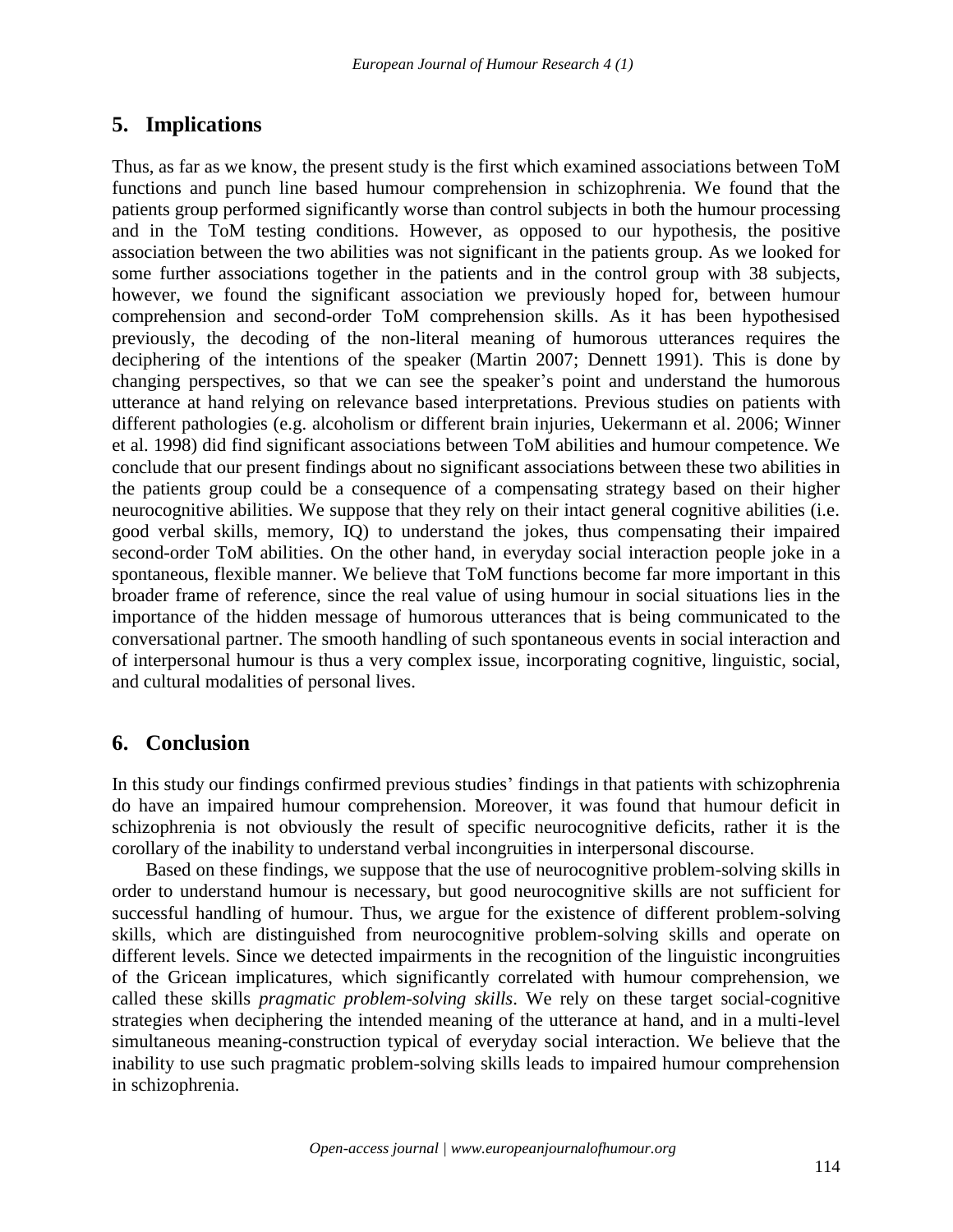A good sense of humour can enrich social relationships, and enhance psychological wellbeing. Thus, humour is important in social functioning and can facilitate social relations. It is also an important source of pleasure in human life (Martin 2007; Tsoi et al. 2008; Polimeni et al. 2010). Furthermore, the power of humour has a positive effect on different physical, psychological, and psychopathological states, because it can blunt the power of utterances (e.g. insults or opinions). Witztum et al. (1999) used a humorous therapeutic approach in the treatment of chronic schizophrenia and found a significant reduction in the BPRS value as a result of humour therapy. Furthermore, amusing representations of affective external stimuli were incorporated into the patients' cognition, and these were retained long after the termination of the project.

Therefore, we argue for the importance of the mapping of the cognitive background of humour comprehension in detail, in order to find potential cognitive treatment targets in schizophrenia, such as neurocognitive functions, and pragmatic abilities, which in turn will possibly facilitate patients' humour comprehension: the latter is, we believe, one of the most important features of human social cognition. It is also of key importance to achieve a full "cognitive understanding" of schizophrenia, especially when it comes to humour, so that humour comprehension and expression could be a potential treatment target in order to enhance the quality of life, to be able to lead a more fulfilling life with schizophrenia.

# **7. Limitations of the study**

The interpretation of our data is limited by the small number of subjects, by the small number of the experimental tasks, and by the heterogeneity of the antipsychotic treatment. At the present stage of our study we have not examined the effect of the received antipsychotic medications on the investigated skills in the patients group. All of the patients in our study received antipsychotic medication, and the high diversity of the applied medication made it difficult to examine it statistically.

We also did not use any questionnaires or tests to measure social functioning in schizophrenic patients. Since these patients are often socially isolated, and humour comprehension strongly relies on social experiences and participation, it would be highly important to take into account the social functioning skills of patients in further studies.

In the present study we basically examined the comprehension of verbal humour, using classical jokes ending in punch lines. We have to point out, however, that it is very important to keep in mind that the handling of humour is impaired in schizophrenia in two dimensions: not only in perception (as we examined through linguistic tasks), but also in expression. At the present stage of our examination we cannot determine to what extent patients' limitations were due to atypical patterns in perception (humour processing and joke comprehension), in expression (sense of humour in terms of producing jokes or funny remarks), or both.

In sum, our findings have to be confirmed in future studies with a higher number of participants with a higher number of experimental tasks and with more homogeneously medicated schizophrenic patients in order to be able to draw a more generalised conclusion on the investigated issue.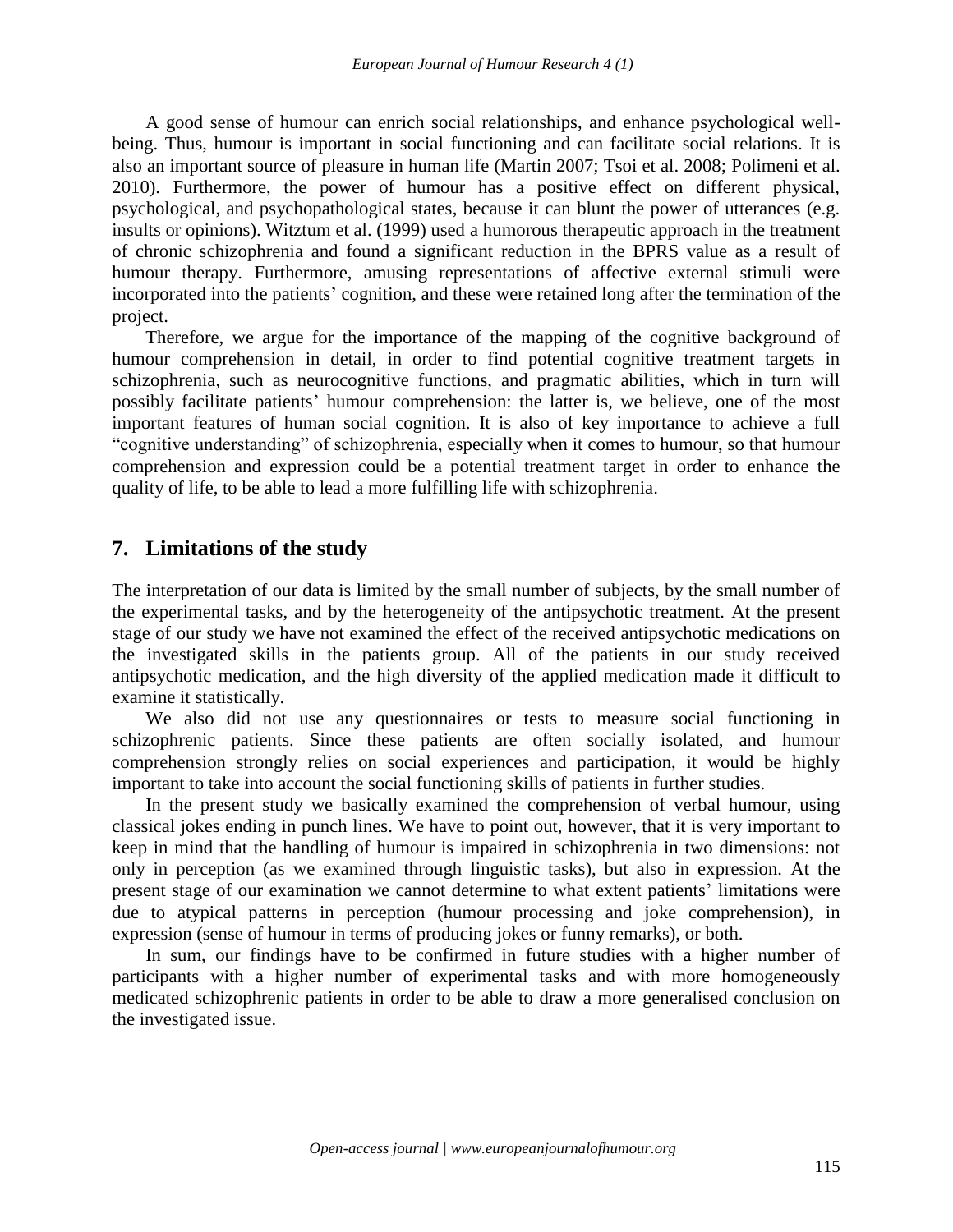#### **Disclosure statement**

We are not aware of any actual or potential conflicts of interest regarding this work.

#### **Acknowledgements**

This research was supported by the National Brain Research Program Grant No. NAP KTIA NAP-A-II/12.

E. Varga was supported by TÁMOP-4.1.1.C-13/1/KONV-2014-0001.

Zs. Schnell was supported by TÁMOP 4.2.4. A/2-11-1-2012-0001 National Excellence Program – Elaborating and operating an inland student and researcher personal support system convergence program. The project was subsidised by the European Union and co-financed by the European Social Fund.

Zs. Schnell was supported by SROP-4.2.2.C-11/1/KONV-2012-0005 (Well-Being in the Information Society project) in the framework of the Theoretical, Computational and Cognitive Linguistics Research Group (ReALIS) at the University of Pécs, Department of Linguistics.

# **Appendix**

1. Theory of Mind tests (based on Doody et al. 1998)

*Please respond to the following questions:*

First-order ToM test:

Kate and Peter are playing in a room. Kate puts her ball into a basket, and leaves the room. At this point, Peter enters the room, takes the ball from the basket and places it into a box.

First-order Theory of Mind (ToM) question: Where will Kate look for the ball when she goes back to the room? Memory question: Where did Kate put the ball? Reality question: Where is the ball now?

Second-order ToM test:

Sarah and John are waiting at a train station. Sarah would like to travel home, but the train does not stop at the town she aims to go to, only at a small settlement nearby, from where she needs to walk home. Sarah decides to buy a newspaper before she buys her ticket. While she is away, some changes are introduced in the timetable, and it turns out, that her train actually stops at the town. John learns about this change, and he decides to find Sarah as soon as possible. She, however, also meets a ticket inspector, who brings the novel changes to her attention. John eventually finds Sarah, but by then, she has already bought the tickets.

Second-order ToM question: To what destination does John think Sarah bought the ticket? Memory question: Where did Sarah go to while they were waiting at the station? Reality question: To what destination did Sarah buy the tickets?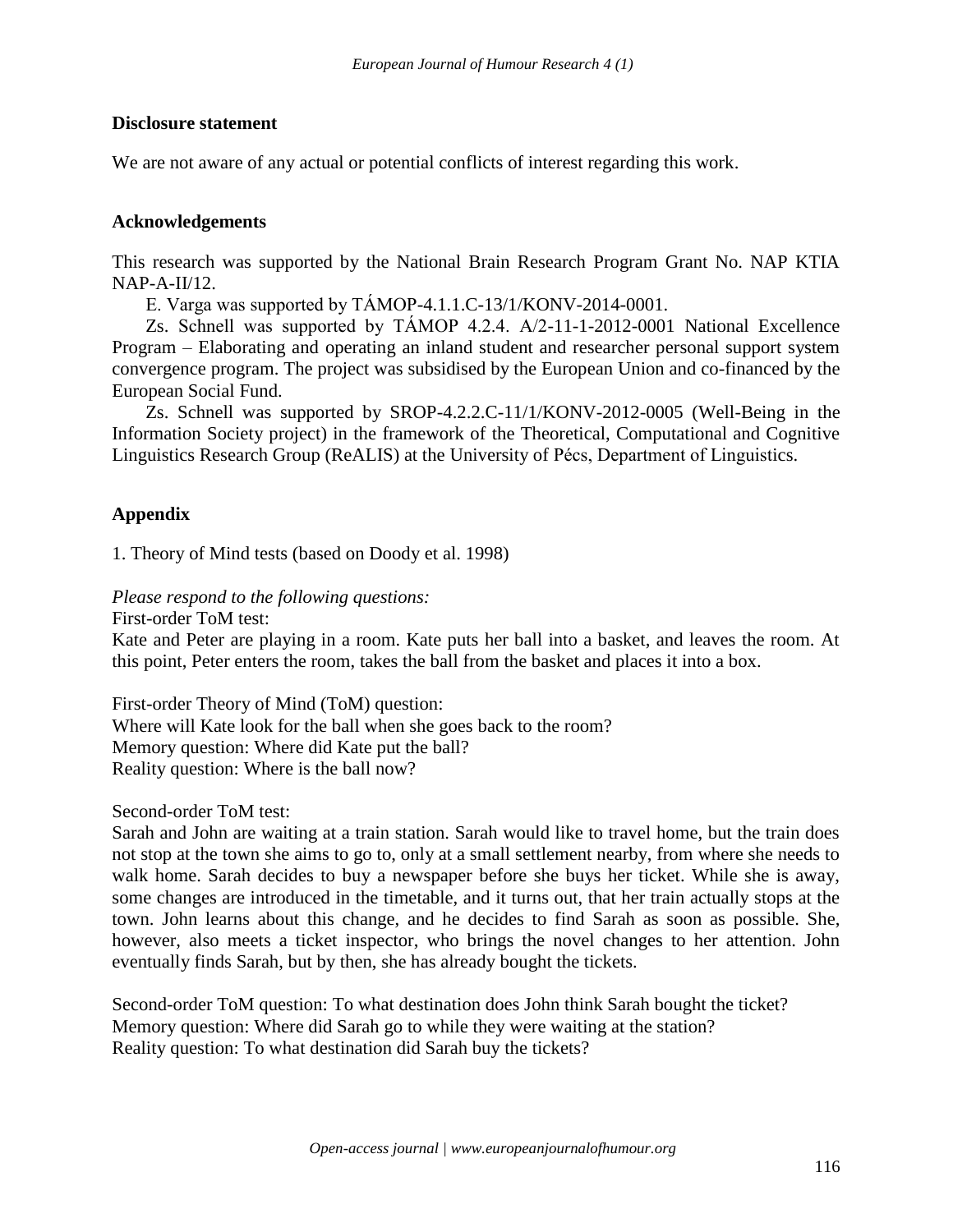2. Tasks on the recognition of the infringement of conversational maxims

*Tell us your opinion about the responses you hear! Is there anything strange for you in the responses? What does the responding person really think?*

MAXIM OF RELEVANCE: A professor is asked if he is satisfied with his teaching assistant. – She is a woman! – replies the professor.

MAXIM OF MANNER: One afternoon Daisy turns to Ray and says: – The weather is so lovely and sunny today, let's go out and play football! Ray replies: – I will sure not go with you; you are so clumsy, you fall over your own legs!

MAXIM OF QUANTITY: In the evening Judy asks Zack what he would like to have for dinner. – I'd like something to eat – says Zack.

MAXIM OF QUALITY: Betty and Greg are talking about their supper the night before. Betty asks: – What did you order in the restaurant? – I ordered two whole pigs – says Greg.

3. Humour tasks (Schnell 2012)

*What do you think of the following situation? (Is this funny? If so, why?)*  $\Box$ 

a) Some friends are fishing.

First they pull out a teapot, then a pan, and finally a shoe from the lake. One cries out: – Hey buddies, let's get out of here, I think someone lives here!

b) Ben is boasting to his mum: – Hey mum, I caught five flies, two males and three females. Mom: – How do you know which one was a male and a female? – Two were sitting on the table, and three in front of the mirror.

c) – Where did you spend your summer?  $-1$  spent half in the mountains, and half in my plaster cast…

4. Control tasks *Please respond to the following questions:*

a) There is an apple tree and a plum tree in the garden. A strong wind comes and it blows so hard, all the fruits end up on the ground, none stay on the trees. Question: Do the fruits stay on the trees after the storm?

b) A fox and a wolf are standing on the frozen lake. The fox goes to an area where the ice is very thin, and so it breaks, and the fox sinks into the water.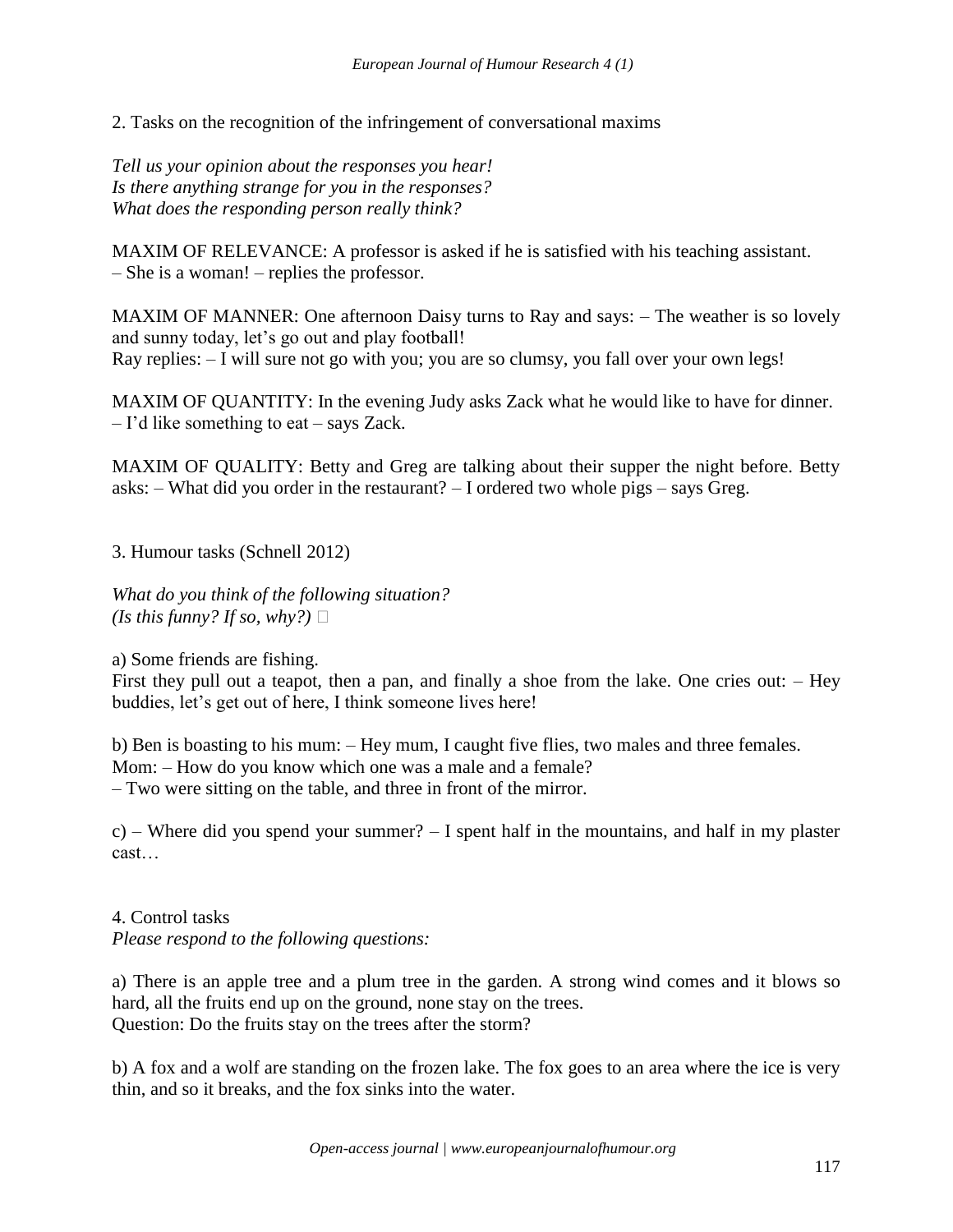Does the thin ice break under the fox causing it to sink?

c) Alex invites Bob over to his house for a chat. Before Bob's visit Alex paints the entrance door. When Bob arrives, he nearly faints due to inhaling the fresh paint. Bob says:  $-$  Your house does smell good!

Does Bob think that Alex's house does not smell good?

#### **References**

- Abu-Akel, A. (1999). 'Impaired theory of mind in schizophrenia'. *Pragmatics and Cognition* 7 (2), pp. 247–282.
- Attardo, S. (1994). 'Linguistic theories of humour'. *Studies in Language* 22 (1), pp. 205–212.
- Attardo, S. (1997). 'Competition and cooperation: Beyond Gricean pragmatics'. *Pragmatics and Cognition* 5 (1), pp. 21–50.
- Attardo, S., Hempelmann, C. F. & Di Maio, S. (2002). 'Script oppositions and logical mechanisms: modeling incongruities and their resolutions'. *HUMOR: International Journal of Humor Research* 15 (1), pp. 3–46.
- Bergen, B. & Binsted, K. (2003). 'The cognitive linguistics of scalar humor'. *Language, culture, and mind,* pp. 79–92.
- Bora, E., Gökçen, S., Kayahan, B. & Veznedaroglu, B. (2008). 'Deficits of social-cognitive and social-perceptual aspects of theory of mind in remitted patients with schizophrenia: effect of residual symptoms'. *The Journal of nervous and mental disease* 196 (2), pp. 95–99.
- Bora, E., Yucel, M. & Pantelis, C. (2009). 'Theory of mind impairment in schizophrenia: metaanalysis'. *Schizophrenia Research* 109 (1–3), pp. 1–9.
- Brothers, L. (1990). 'The neural basis of primate social communication'. *Motivation and Emotion* 14 (2), pp. 81–91.
- Brüne, M. & Bodenstein, L. (2005). 'Proverb comprehension reconsidered 'theory of mind' and the pragmatic use of language in schizophrenia'. *Schizophrenia research* 75 (2–3), pp. 233– 239.
- Champagne-Lavau, M. & Stip, E. (2010). 'Pragmatic and executive dysfunction in schizophrenia'. *Journal of Neurolinguistics* 23 (3), pp. 285–296.
- Colle, L., Angeleri, R., Vallana, M., Sacco, K., Bara, B.G. & Bosco, F.M. (2013). 'Understanding the communicative impairments in schizophrenia: a preliminary study'. *Journal in Communication Disorder* 46 (3), pp. 294–308.
- Coulson, S. (2001). *Semantic leaps: Frame-shifting and conceptual blending in meaning construction.* Cambridge: Cambridge University Press.
- Corcoran, R. & Frith, C.D. (1996). 'Conversational conduct and the symptoms of schizophrenia'. *Cognitive Neuropsychiatry* 1 (4), pp. 305–318.
- Corcoran, R., Cahill, C. & Frith, C.D. (1997). 'Appreciation of visual jokes in people with schizophrenia: a study of 'mentalizing' ability'. *Schizophrenia Research* 24 (3), pp. 319–327. Dennett, D. C. (1989). *The Intentional Stance*. A Bradford Book.
- Dennett, D. C. (1991). *Consciousness Explained.* Boston, MA: Little, Brown and Company.
- Doody, G.A., Götz, M., Johnstone, E.C., Frith, C.D. & Owens, D.G. (1998). 'Theory of mind and psychoses'. *Psychological Medicine* 28 (2), pp. 397–405.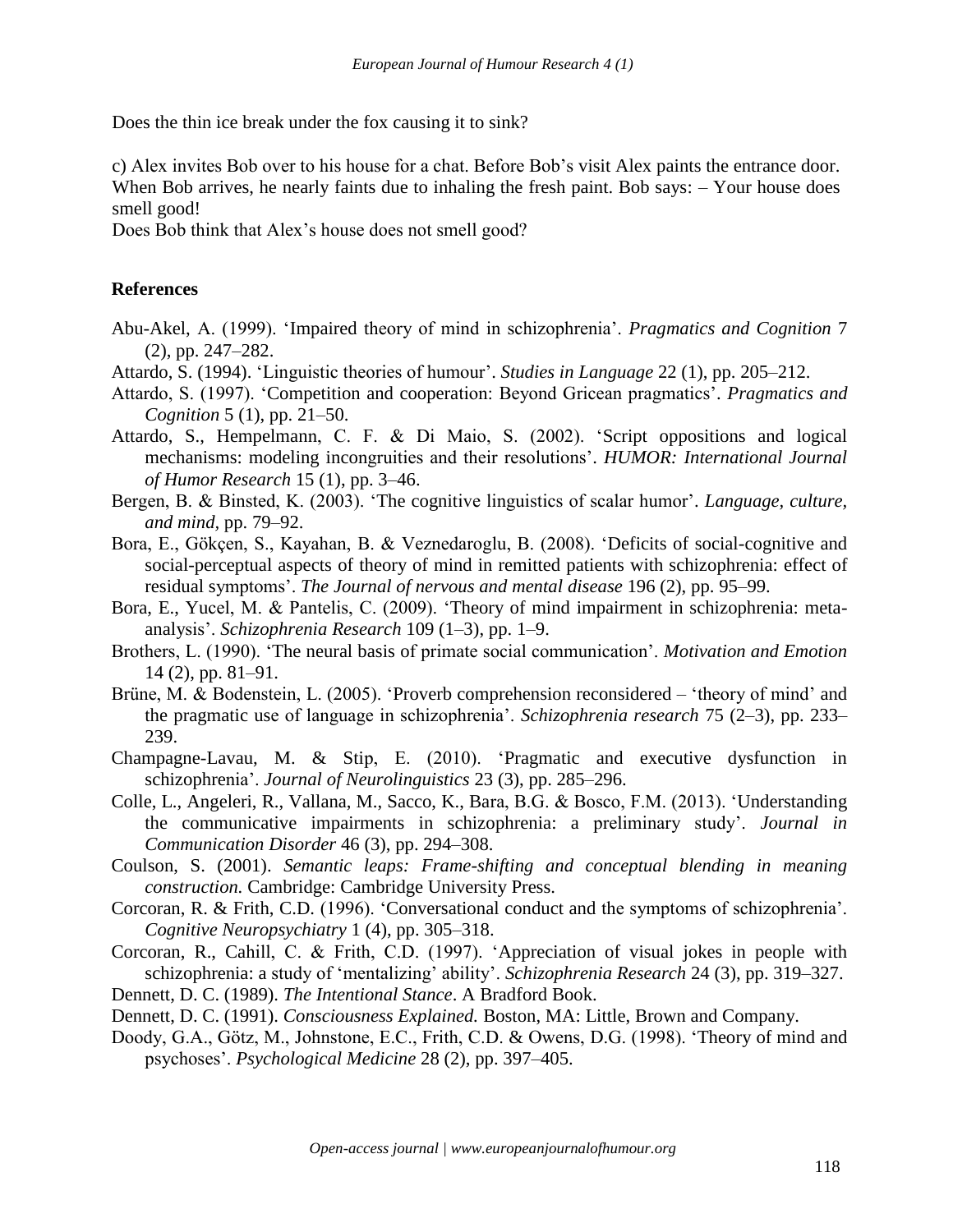- Drury, V. M., Robinson, E. J. & Birchwood, M. (1998). '"Theory of mind" skills during an acute episode of psychosis and following recovery'. *Psychological Medicine 28* (5), pp. 1101– 1112.
- Endicott, J. & Spitzer, R. L. (1978). 'A diagnostic interview: the schedule for affective disorders and schizophrenia'. *Archives of general psychiatry*, 35 (7), pp. 837–844.
- Forabosco, G. (2007). 'The ill side of humor: Pathological conditions and sense of humor', in Ruch, W. (eds.), *Sense of humor: explorations of personality characteristic,* New York: Mouton de Gruyter, pp. 271–292.
- Frith, C. D. & Frith, U. (1999). 'Interacting minds a biological basis'. *Science* 286 (5445), pp. 1692–1695.
- Gardner, H., Ling, P. K., Flamm, L. & Silverman, J. (1975). 'Comprehension and appreciation of humorous material following brain damage'. *Brain* 98 (3), pp. 399–412.
- Gavilán, J. M. & García-Albea, J. E. (2011). 'Theory of mind and language comprehension in schizophrenia: Poor mind-reading effects figurative language comprehension beyond intelligence deficits'. *Journal of Neurolinguistics* 24, pp. 54–69.
- Giora, R. (2002). 'Literal vs. figurative language: Different or equal?'. *Journal of Pragmatics* 34 (4), pp. 487–506.
- Grice, H.P. (1968). 'Utterer's meaning, sentence-meaning and world meaning'. *Foundations of Language* 4 (3), pp. 225–242.
- Grice, H.P. (1975). 'Logic and conversation', in Cole, R. & Morgan, J. (eds.), *Syntax and semantics: Speech Acts,* New York: Academic Press.
- Herold, R., Tényi, T., Lénárd, K. & Trixler, M. (2002). 'Theory of mind deficit in people with schizophrenia during remission'. *Psychological Medicine* 32 (6), pp. 1125–1129.
- Inoue, Y., Yamada, K., Hirano, M., Shinohara, M., Tamaoki, T., Iguchi, H., Tonooka, Y. & Kanba, S. (2006). 'Impairment of theory of mind in patients in remission following first episode of schizophrenia'. *European Archives of Psychiatry and Clinical Neuroscience* 256 (5), pp. 326–328.
- Ivanova, A. M., Enikolopov, S. N. & Mitina, O. V. (2014). 'Sense of humor disorders in patients with schizophrenia and affective disorder'. *Psychology of Russia* 7 (1), pp. 146–157.
- Kay, S. R. & Opler, L. A. (1987). 'The positive-negative dimension in schizophrenia: its validity and significance'. *Psychiatric developments*, 5 (2), pp. 79–103.
- Kotthoff, H. (2006). 'Gender and humour: The state of the art'. *Journal of Pragmatics* 38 (1), pp.  $4-25.$
- Langdon, R., Davies, M. & Coltheart, M. (2002a). 'Understanding minds and understanding communicated meanings in schizophrenia'. *Mind & Language* 17 (1–2), pp. 68–104.
- Langdon, R., Coltheart, M., Ward, P. B. & Catts, S. V. (2002b). 'Disturbed communication in schizophrenia: the role of poor pragmatics and poor mind reading'. *Psychological Medicine*  32 (7), pp. 1273–1284.
- Mancher, M. (1980). 'How to play games with words: Speech-act jokes'. *Journal of Literary Semantics* 9 (1), pp. 20–29.
- Marjoram, D., Tansley, H., Miller, P., MacIntyre, D., Owens, D. G., Johnstone, E. C. & Lawrie, S. (2005). 'A theory of mind investigation into the appreciation of visual jokes in schizophrenia'. *BMC Psychiatry* 5 (12).
- Martin, R. A. (2007). *The Psychology of Humor: An integrative approach*. Burlington, MA: Elsevier Academic Press.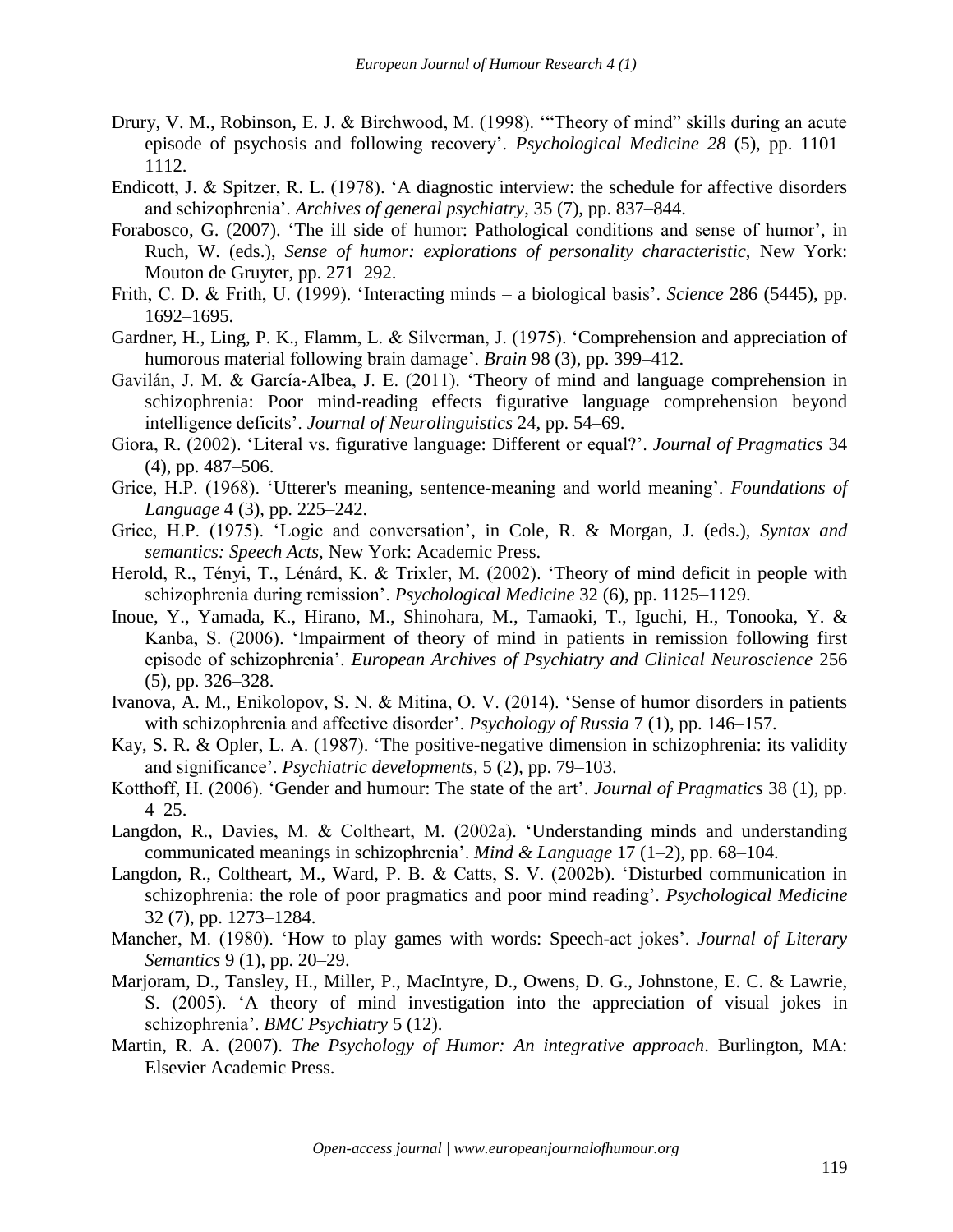- Mazza, M., Michele, V. D., Pollice, R., Casacchia, M. & Roncone, R. (2008). 'Pragmatic language and theory of mind deficits in people with schizophrenia and their relatives'. *Psychopathology* 41 (4), pp. 254–263.
- Mo, S., Su, Y., Chan, R. C. K. & Liu, J. (2008). 'Comprehension of metaphor and irony in schizophrenia during remission: The role of theory of mind and IQ'. *Psychiatry Research* 157  $(1-3)$ , pp. 21–29.
- Nemesi, A. L. (2009). *Alakzatok kérdése a pragmatikában.* Budapest: Loisir Publishing Group.
- Nie, N. H. (1975). *SPSS: statistical package for the social sciences*. McGraw-Hill Companies.
- Pinkham, A. E., Penn, D. L., Green, M. F. & Healey, K. P. (2014). 'The social cognition Psychometric Evaluation study: results of the expert survey and RAND panel'. *Schizophrenia Bulletin* 40 (4), pp. 813–823.
- Polimeni, J. & Reiss, J. P. (2006). 'Humor perception deficit in schizophrenia'. *Psychiatry Research* 141 (2), pp. 347–366.
- Polimeni, J. O., Campbell, D. W., Gill, D., Sawatzky, B. L. & Reiss, J.P. (2010). 'Diminished humour perception in schizophrenia: relationship to social and cognitive functioning'. *Journal of Psychiatry Research* 44 (7), pp. 434–440.
- Schnell, Zs. (2012). 'The development of humour competence in Hungarian children a cognitive approach', in T. Litovkina, A., Szőllősy, J., Medgyes, P., Chłopicki, W. (eds.), *Hungarian Humour. Humor and Culture 3,* Cracow: Tertium Society for the Promotion of Language Studies, pp. 235–251.
- Schnell, Zs. & Varga, E. (2012). 'Humour, irony and social cognition', in T. Litovkina, A., Szőllősy, J., Medgyes, P., Chłopicki, W. (eds.), *Hungarian Humour. Humor and Culture 3,* Cracow: Tertium Society for the Promotion of Language Studies, pp. 253–270.
- Sperber, D. & Wilson, D. (1986). *Relevance: Communication and cognition.* Oxford: Blackwell.
- Sperber, D. (2000). *Metarepresentations: A Multidisciplinary Perspective.* Oxford: Oxford University Press.
- Sullivan, K., Zaitchik, D. & Tager-Flusberg, H. (1994). 'Preschoolers can attribute second-order beliefs'. *Developmental Psychology*, 30 (3), pp. 395–402.
- Suls, J. M. (2007). 'Cognitive processes in humour appreciation', in Baldwin, E. (eds.), *Humor perception: The contribution of cognitive factors.* Georgia State University.
- Tényi, T., Herold, R., Szili, I. M. & Trixler, M. (2002). 'Schizophrenics show a failure in the decoding of violations of conversational implicatures'. *Psychopathology* 35 (1), pp. 25–27.
- Tsoi, D. T., Lee, K. H., Gee, K. A., Holden, K. L., Parks, R. W. & Woodruff, P.W. (2008). 'Humour experience in schizophrenia: relationship with executive dysfunction and psychosocial impairment'. *Psychological Medicine* 38 (6), pp. 801–810.
- Uekermann, J., Channon, S., Winkel, K., Schlebusch, P. & Daum, I. (2006). 'Theory of mind, humour processing and executive functioning in alcoholism'. *Addiction* 102, pp. 232–240.
- Varga, E., Simon, M., Tényi, T., Schnell, Zs., Hajnal, A., Orsi, G., Dóczi, T., Komoly, S., Janszky, J., Füredi, R., Hamvas, E., Fekete, S. & Herold, R. (2013). 'Irony comprehension and context processing in schizophrenia during remission – A functional MRI study'. *Brain and Language* 126 (3), 231–242.
- Varga, E., Schnell, Zs., Tényi, T., Németh, N., Simon, M., Hajnal, A., Horváth, R., Hamvas, E., Járai, R., Fekete & S. Herold, R. (2014). 'Compensatory effect of general cognitive skills on non-literal language processing in schizophrenia'. *Journal of Neurolinguistics* 29*,* 1–16.
- Veatch, T.C. (1998). 'A theory of humor'. *HUMOR: International Journal of Humor Research* 11, pp. 161–215.